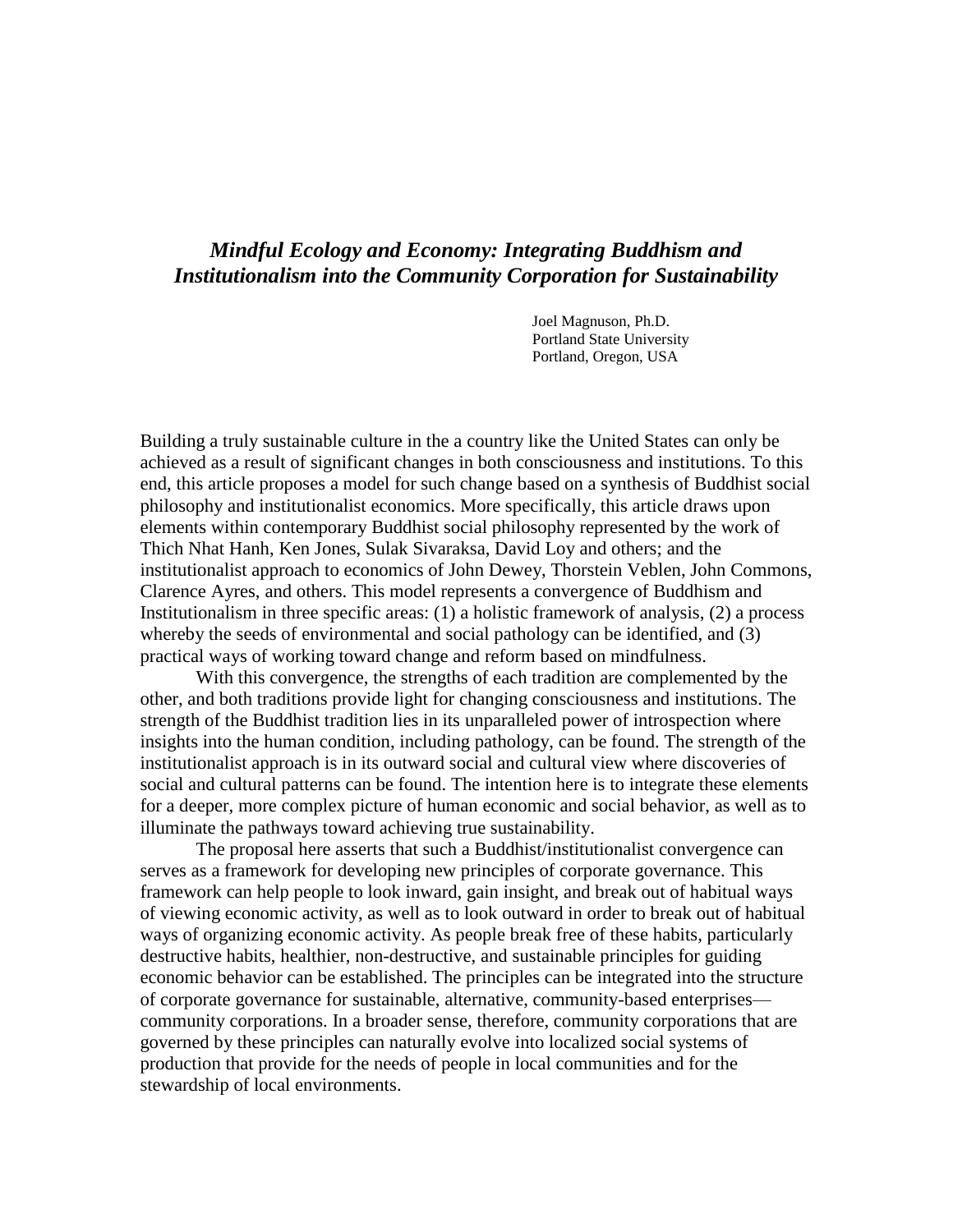### **Holistic Framework of Analysis**

The words, "economy" and "ecology" both originate from the ancient Greek, *oikos*, meaning "household." Human economic activity and the surrounding natural environment are housed together in the same habitat—our planet—and are locked into a complex web of interconnectedness. If we truly want to understand the nature of economic and ecological problems and work toward sustainability, it is important that we see them in this interconnected way. That is, we need to view them through a holistic framework of analysis. A holistic view places all physical, social, and environmental phenomena into a structure in which each part is integrated with every other part. In this view, each part itself is seen as a kind of whole, but by connecting it with other parts, higher-level wholes or epiphenomena emerge

A holistic framework is a key part of the institutionalist approach to economics. As a Western tradition, holism in institutionalist thought traces back to the work of the South African scholar, Jan Christian Smuts. (Gruchy 1947: viii) His approach grew out of the trends in biological research established by Charles Darwin as well as in physics research established by Antoine Henri Becquerl and Albert Einstein. The term 'holistic' is rooted in the classical Greek word *holos*, which means 'whole.' For social and scientific analysis, holism takes the physical, social and environmental universes as evolving, dynamic wholes or syntheses. Not only are these dynamic wholes greater than the sum of their parts, but the parts themselves behave in specific ways as a result of their interrelation. Illustrating this synthesis, Stig Ingebrigtsen and Ove Jakobsen summarize this view succinctly, "Everywhere we look in evolution we find a succession of higher order wholes, each whole becomes part of a higher-level whole." (Ingebrigtsen and Jakobsen 2007:68)

In this view, true understanding of the nature of things cannot be realized by observing them in isolation. For example, examining a hydrogen atom in isolation cannot lead us to understand the properties of water. A hydrogen atom is itself a kind of whole just as an oxygen atom is also a kind of whole, but the emergent properties of water stems from their mutual interaction that form yet a higher-level whole.

One aspect of these emergent properties of water is that they provide the perfect habitat for fish. There is much we can learn about a fish by examining its brain, which is in and of itself a whole—an organ. The fish's skin is another organic whole, as is its skeletal structure, and so on. To gain a clear understanding of the nature of a fish, however, all of these organic wholes must be integrated into a higher-level whole—the complete organism. There is yet a higher whole with its own set of emergent properties that becomes manifest when the organism merges and interacts with its habitat. An even higher level whole and level of complexity emerges when the organism interacts with the other organisms with which it shares its habitat.

Similarly, in the institutionalist tradition, individual people are themselves wholes, but their behavior cannot be understood without situating them into their social institutions and cultures. People are deeply integrated into their institutional and cultural milieu, and their behavior cannot be understood outside of this milieu any more than a fish's action of swimming can be understood without water.

One of the most important contributors to institutionalist thought is American philosopher, John Dewey. For Dewey, individual action is intrinsic in the sense that humans have certain innate, existential drives, but at the same time their social behavior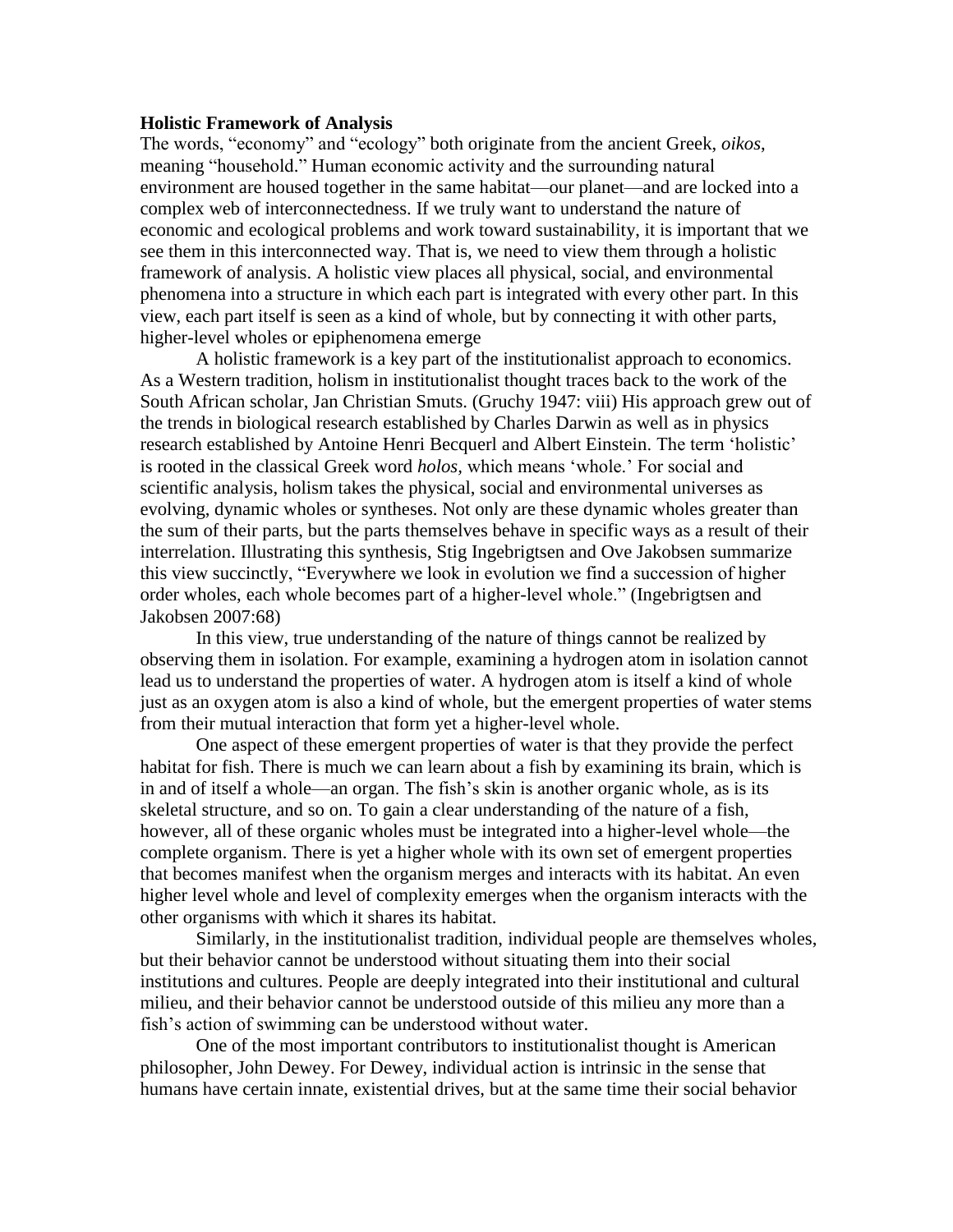is molded by collectivities to which people belong (Dewey 1930: 118-119). In 1930 John Dewey began a critique of standard neoclassical economic theory. Neoclassical economics asserts that human behavior is essentially passive, but is spurred into action as response to some kind of external stimuli. Dewey set out to explore human behavior as something that emerges from a deeper, existential level where the existential "self" is not a passive responder to external stimuli taken in by neuro-sensory input, but rather has an innate drive to be active. Dewey writes,

―The idea of a thing intrinsically wholly inert in the sense of absolutely passive is expelled from physics and has taken refuge in the psychology of current economics. In truth man acts anyway, he can't help acting. In every fundamental sense it is false that a man requires a motive to make him do something. To a healthy man inaction is the greatest of woes."(Ibid: 119)

Though Dewey makes a case for human social behavior that springs from this deeply rooted drive to act in the world, the specific actions people take are entirely contingent on the social and cultural context. That is, for Dewey, specific behavior is entirely a product of social conditioning. In other words, humans are merely programmed to act in the world, but particularly how they act, for Dewey, is socially determined. In his view, integrating the individual with a surrounding social context is central for understanding human behavior.

Arguably the most important contributor to institutionalist economics is Thorstein Veblen. Like Dewey, Veblen also sees human action in a proactive way and challenges the neoclassical assertion that people are passive responders to external stimuli. Veblen looks deeper into the volitional aspects of human behavior as something that stems from certain tendencies and is directed toward certain goals. Such tendencies, or propensities, are habitual aspects of society's cultural fabric. Veblen explains,

―According to this conception it is the characteristic of man to do something, not simply to suffer pleasures and pains through the impact of suitable forces. He is not simply a bundle of desires that are to be saturated by being placed on the path of the forces of the environment, but rather a coherent structure of propensities and habits which seeks realization and expression in unfolding activity. According to this view, human activity, and economic activity among the rest, is not apprehended as something incidental to the process of saturating given desires.‖(Veblen 1922: 88-120)

In other words, Veblen sees human activity as willful and directed from within, but is also continuously molded by an ongoing process of social habituation and reinforcement. Over time, that activity becomes established among a social group, or a collectivity, and reifies into a set of predictable patterns.

Another important institutionalist economist, John Commons, refers to these social collectivities as "working rules." (Commons 1934: 23-26) Commons shares with Veblen this vision that at the core of the human self is a volitional will to act and these actions are directed by working rules. As these working rules become established, they begin to social institutions. In an economic sense, these institutions guide the basic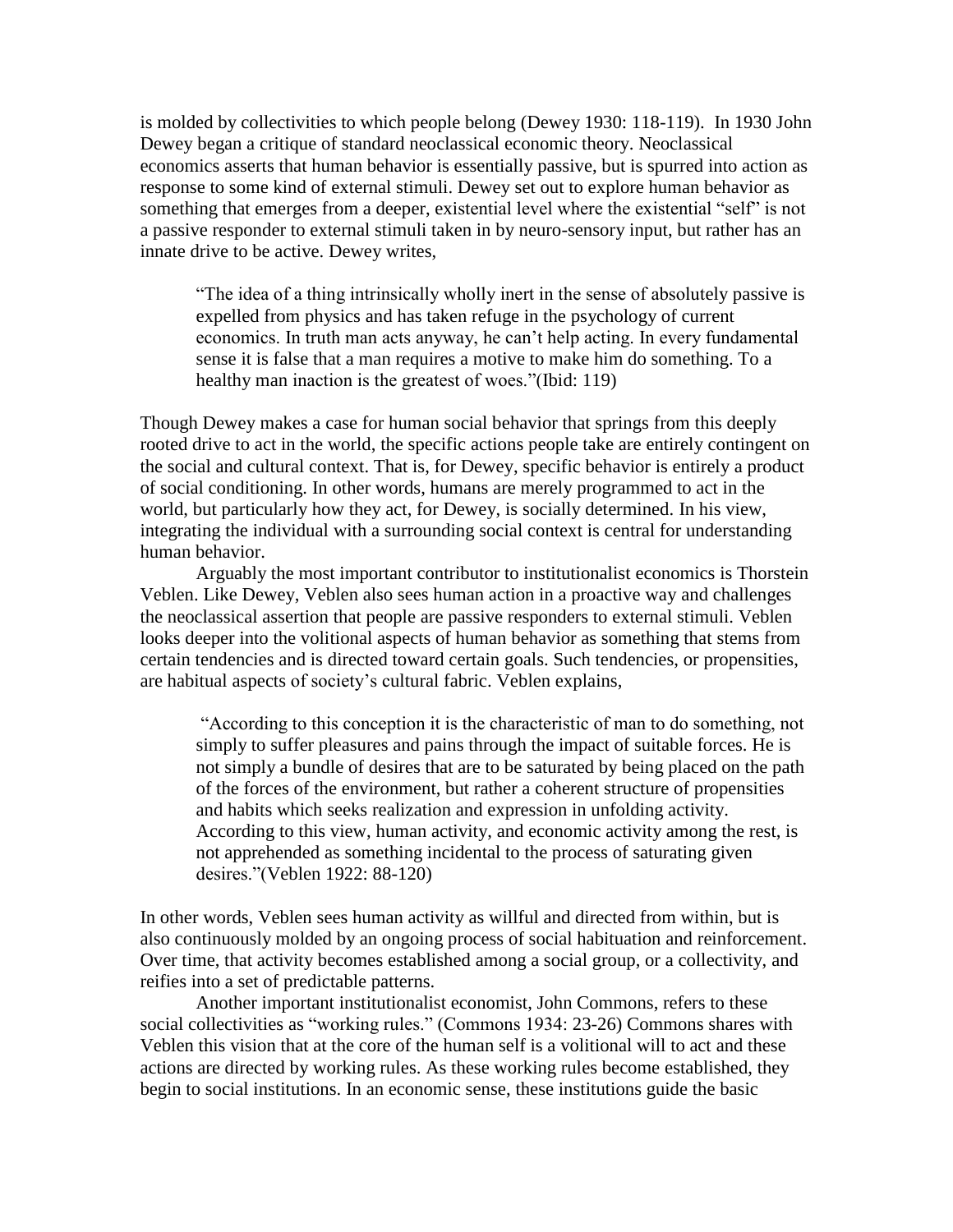processes of production, distribution, and consumption. Similarly, institutionalist Russell Dixon sees these social institutions as social conventions, customs, or folkways, which are inextricably tied to a broader scheme of culture (Dixon 1938: 3). Institutionalist economist and legal scholar, Walton Hamilton, provides an elegant summary of the economic dimension within social institutions and human culture,

―Institution is a verbal symbol which for want of a better describes a cluster of social usages. It connotes a way of thought or action of some prevalence and permanence which is imbedded in the habits of a group or the customs of a people. In ordinary speech it is another world or procedure, convention, or arrangement; in the language of books it is the singular of which the mores or the folkways are the plural institutions that fix the confines of and impose form upon the activities of human beings. The world of [economic activity], to which imperfectly we accommodate our lives, is a tangled unbroken web of institutions." (W. Hamilton 1932: 84)

For institutionalists, therefore, the nature of the individual self has a volitional will to be an active agent in the world. The specific nature of the action is contextual and contingent on conditioned patterns of habitual behavior established by social institutions, which themselves are tied together in a broader scheme of human culture. Human culture is seen here as a constellation of all the material technics (tools, machinery, technology, etc.) and social practices (language, science, religion, etc.) that are necessarily linked to human activity. (Brinkman, et al. 2006: 1016) With these material technics and established social practices, people act in the world and with each other. Work rules, customs, conventions, and folkways become habituated over time as a result of this activity, and eventually form institutions that, as Hamilton argues, "confine and impose form upon" those activities. These institutions cohere with one another to form a web of interconnectedness. Like all other formations—molecules, organs, and organisms—such a web of institutions holds emergent properties and takes the form of a higher-level whole as a system. In an economic sense, therefore, these higher-level systems are social systems of production (J. Rogers Hollingsworth and Robert Boyer 1997: 2).

Social systems of production are the unbroken webs of within which economic institutions logically cohere. Each institution—household, government agency, market system, corporation, financial and labor organizations—is collectively integrated into a higher-level configuration. This configuration determines industrial relations, collective bargaining processes, corporate governance, market structures, legal and juridical concepts of fairness, government policies, consumption behavior, as well as social and cultural norms. A social system of production works toward a higher-level purpose that both transcends, and requires conformity from, its comprising institutions. Social systems of production are also embedded within an even more complex whole of culture, and human cultures reside in the household of their natural habitats. In the holistic view of the institutionalists, humans, institutions, social systems of production, cultures, and nature are all woven together into a complex succession of wholes like a series of Russian dolls (Figure One). At each level, there emerges a higher-level of order and a higher-level purpose that transcends those of their constituent parts. This view is summarized by Russell Dixon,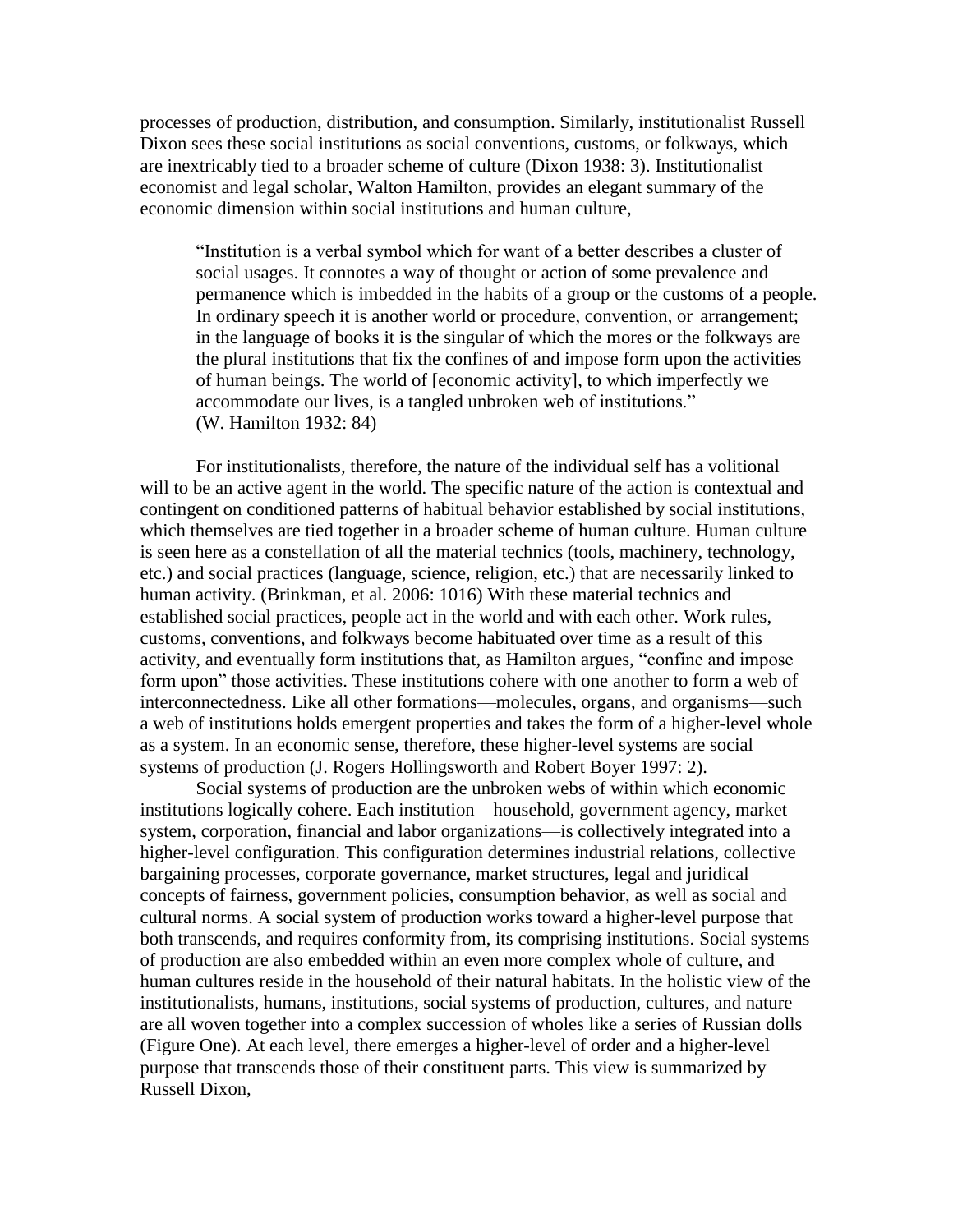―Economic activity has little meaning apart from the larger social context in which it takes place. To study the ways by which man satisfies his wants without considering the sources of these wants, the origin of the means employed, and he influence of his beliefs and aspirations, is to study something that does not in reality exist. Man is not a mechanism which can be adjusted to perform first on set of functions and then, with slight readjustment others. He is not engaged at one time in the gaining of a livelihood to the exclusion of his political, social, or religious activities. Instead, his efforts to make a living are directed and conditioned by his whole round of life—his attitudes toward the political organization of his state, toward the other members of his family or club, and toward the church in which he worships. All these in turn are conditioned by his economic activities. Economics is, therefore, not a phase of life but a point of view—a way of studying human activity. To understand modern economic activity, which has become the dominant and directive force in our industrialized world, one must appreciate its place in the social entity called culture." (Dixon 1941: 5)



*Figure One: Holistic Systems*

Not all institutions are necessarily compatible. Some will effectively cohere into the broader whole of culture and some do not. The process whereby certain institutions are selected for survival and coherence into this unbroken web is, for most institutionalists, Darwinian. It is important to note here that Darwin's influence is from his original work on biological evolution, not the "Social Darwinism" associated with Herbert Spencer and William Sumner.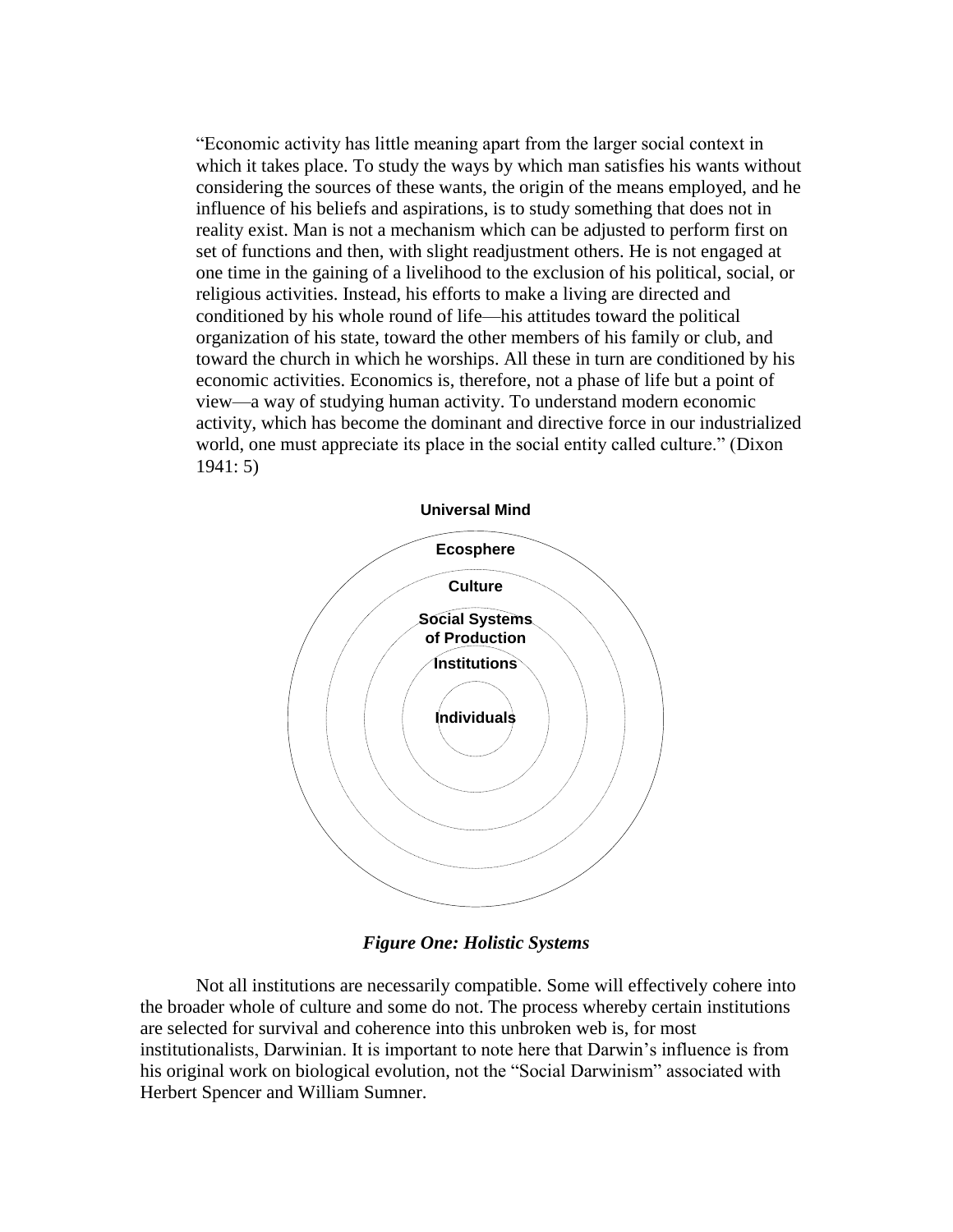Before specific technics and practices can solidify into institutions and cohere into social systems of production, they must be selected for survival. Selectivity depends on their mutual compatibility and a process of invention and diffusion. At any given time, a new technic or practice can come into being. Each technic or practice must cohere with every other other technic or practice in a constantly changing pattern of combinations and recombinations. If it serves the transcendent purpose of the social system of production, it will survive, and it will be dispersed among the social group as fixture in overall system. For the institutionalists, the process is open-ended and non-teleological. That is, there does not exist a pre-determined blueprint that will determine the survival or extinction of specific technics and practices. Economic systems, according to institutionalists, are therefore are in an open-ended process of continuous and cumulative state of evolution and change. For John Commons, such perpetual change is "the uncertain world of institutional economics."(*op. cit.*: 58)

As there is no teleological aim to this evolution, a question remains as to what defines the one-directedness toward which cultures evolve. It is here that institutionalists hold a Darwinian conception of progress. Both material technics and social practices can be seen technological; that is, material or non-material forms of technology as defined by institutionalist Clarence Ayres as any "improvement in the means of production." (Ayres 1944: 231) In the Darwinian sense, these technics and practices that result in advancing the means of production knowledge are more likely to take root and survive, and those that are encumbrances to this advancement will either thwart progress or be eroded away by it. If technology and progress are thwarted, then the society is destined to remain backward, if they are allowed to grow then society will evolve and advance. Institutionalist David Hamilton argues that, "Economic progress increases the power of the means to achieve given ends, but it says nothing about the ends."(Hamilton 1970: 91) Yet if improvement in the means of production is the working definition of technology, technological advancement can be measured by higher levels of economic productivity. This then begs the question as to why productivity is held to be a measure of progress.

For well over two hundred years, economists of all varieties have anchored their conception of economic progress to productivity. At the center of their vision of productivity is capital accumulation, where capital is defined as "produced means of further production." *(Ibid)* With more capital, greater productivity is realized, and more goods can be produced with a given amount of non-technological resources. With more goods, the standard of living of people rises. In this sense, economic and cultural progress is necessarily identified with capitalism and capital accumulation. This sentiment is exemplified by Austrian economist Joseph Schumpeter,

‗There is the growth of rational science and the long list of its applications. Airplanes, refrigerators, television, and that sort of thing are immediately recognizable as results of the profit economy. But although the modern hospital is not as a rule operated for profit, it is nonetheless the product of capitalism not only, to repeat, because the capitalist process supplies the means and the will, but much more fundamentally because capitalist rationality supplied the habits of mind that evolved the methods used in these hospitals. And the victories, no yet completely won but in the offing, over cancer, syphilis, and tuberculosis will be as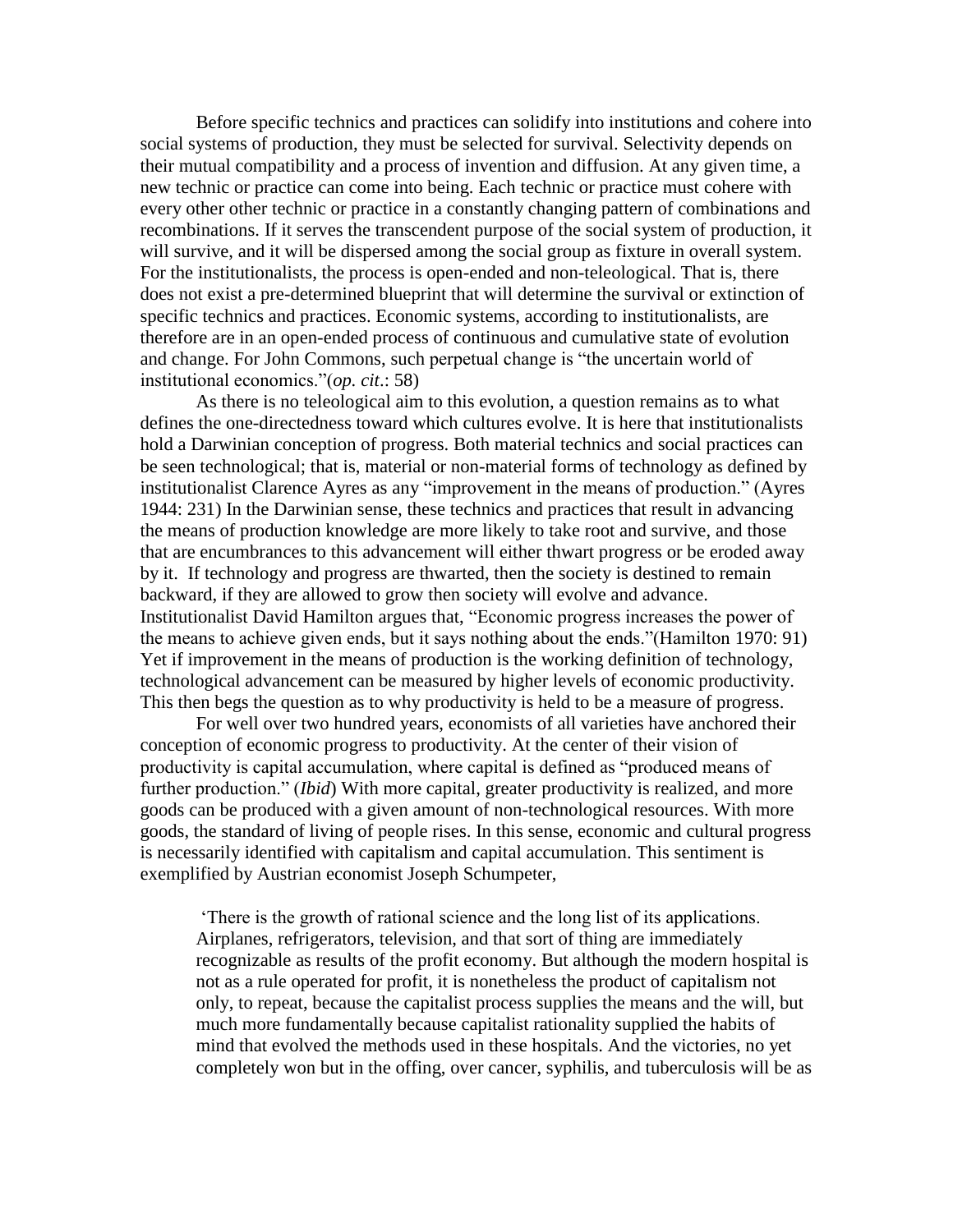much capitalist achievement as motor cars or pipelines...' "(Schumpeter 1947: 125-126)

Schumpeter is clearly a champion of capitalism as are most orthodox economists who are reflecting a sentiment widely held in cultures where capitalism is the dominant social system of production. David Hamilton summarizes the orthodox economic view,

―The rate of technical progress, therefore, is limited by the conditions which limit the rate of accumulation of capital… progress becomes identified with capitalism. The price system is a cultural phenomenon peculiar in its all-pervading nature to capitalism. It is in capitalism hat 'saving' is reputed to be such an important phenomenon. Most classicist hold that progress and capitalism are not only compatible, but that capitalism acts as a catalytic agent is securing progress… The extreme importance attached to capitalism by the [orthodox economist] is related to his theory of economic progress. Since it is in capitalism that the extremes of income distribution exist sufficient to promote individual savings, and since savings are necessary to capital accumulation, only under capitalism is continued progress guaranteed."(*op. cit.*: 94-95)

Though Hamilton takes critical perspective here, what he leaves out of this passage is an explanation as to why this specific view of progress happens to be the dominant and orthodox view.

Cultures in which capitalism is the dominant social system of production are permeated with a normative sense of the rightness or correctness of capitalist profit making and accumulation. It is seen as the source of material progress and higher standards of living. Under this rubric, the logic of capitalism becomes the mechanism for selecting which technics or practices will survive and which will become extinct. As such, cultures and social systems of production evolve toward higher and higher levels of accumulation and growth. This normative formation gives direction to the development of specific institutions, including educational institutions and economics departments at universities, and directs the economic activities of people.

In sum, in the institutionalists' holistic framework of analysis, individual behavior is patterned by a combination of an innate drive to act in the world and the institutions that direct those actions. These institutions are habituated usages of material and nonmaterial technics that and recombine over time to solidify into social structures. These structures provide work rules, social norms and mores that guide human social behavior, and, in an economic sense, economic behavior. Through this process of coherence, institutions combine with one another to form more complex, higher-order structures or social systems of production. Social systems of production constitute a web of institutional interconnectedness, or a whole of culture, serving specific purposes that transcend the individual institutions that comprise them. The mechanism for selecting which institutions are to survive and which are to be selected for extinction is, for institutionalists, a biological Darwinian concept of evolution. Evolution, for institutionalists is nonteleological and measured by material progress and technology, but with no pre-determined end to which technology is advancing beyond Dewey's pragmatic optimism of human well-being. The argument presented here is to take this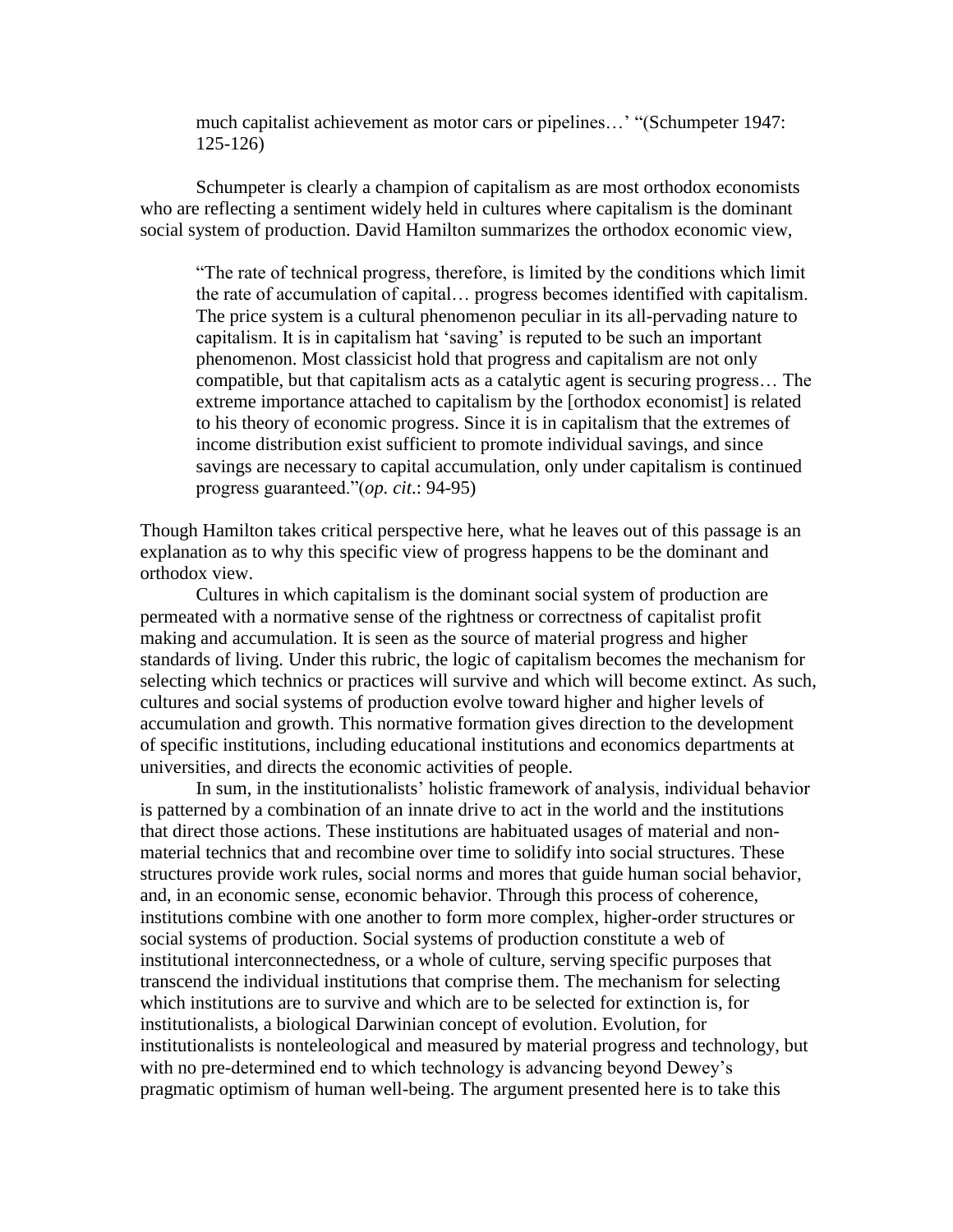holistic view a step further and assert that the logic of capitalism—the dominant social system of production—places highest emphasis on capital accumulation. This has come to be the supreme cultural measure of progress, and logic of growth and accumulation is unassailed in capitalist culture. As we will see, this higher-order imperative has pushed growth and accumulation beyond the needs of people and has become a pathological element in culture. This culture, yet another whole, is nonetheless situated within a natural environment or habitat. Thus, systemic and cultural pathology gives rise to ecological pathology.

A holistic framework of analysis also resonates with the conception of wholeness in the Buddhist tradition. Just as the Institutionalists look outward and emphasize a holistic view of systems and culture, Buddhists look inward with the same emphasis. In Buddhist tradition, all aspects are seen as connected to all other aspects, and all phenomena are connected to all other phenomena. Buddhist scholar Thich Nhat Hanh describes this holistic conception as interbeing,

―When we think of a speck of dust, a flower, or a human being, our thinking cannot break loose from the idea of unity, or one, of calculation. We see a line drawn between one and many, one and not one. But if we truly realize the interdependent nature of the dust, the flower, and the human being, we see that unity cannot exist without diversity. Unity and diversity interpenetrate each other freely. Unity is diversity, and diversity is unity. This is the principle of interbeing."(Hanh 2005: 85)

The Eastern parable of Indra's net is often referenced in Buddhist literature to exemplify holistic a worldview. Like Walton Hamilton's metaphor of an unbroken web, this parable tells a story of a celestial net that extends infinitely in all directions. At each intersection where the strands of the net cross resides a sparkling jewel. Upon close inspection, however, each jewel is merely the light reflection of all the other jewels in the net. Energy of the universe is sustained in a condition mutuality or interconnectedness. That is, the whole is not only greater than the sum of the parts, but it is self-sustaining through mutual interbeing. Individual entities have no existence separately from all the others.

Buddhist sociologist, Ken Jones, expresses this sense of holistic unity as a *higher third* that transcends the specific *this* or *that* of things. Like Hanh, Jones's holistic vision moves beyond black and white perceptions and into something polychromatic where there is unity in diversity (Jones: 15). Jones summarizes the usefulness of Indra's net as a metaphor for non-pathological social systems of production,

―From the standpoint of an engaged Buddhism the net is valuable as a working ideal for society and its organizations, in which we are brothers and sisters in mutuality. The network of autonomous groups is now widely regarded as a more appropriate response to many task situations than the traditional model of hierarchical bureaucracy. Economist E.F. Schumacher proclaimed that "small is beautiful," yet the problem remains of effectively managing and coordinating extensive networks in the larger interest without the coercion of a "free" market or a centralized state. The answer for such a commonwealth must surely lie in a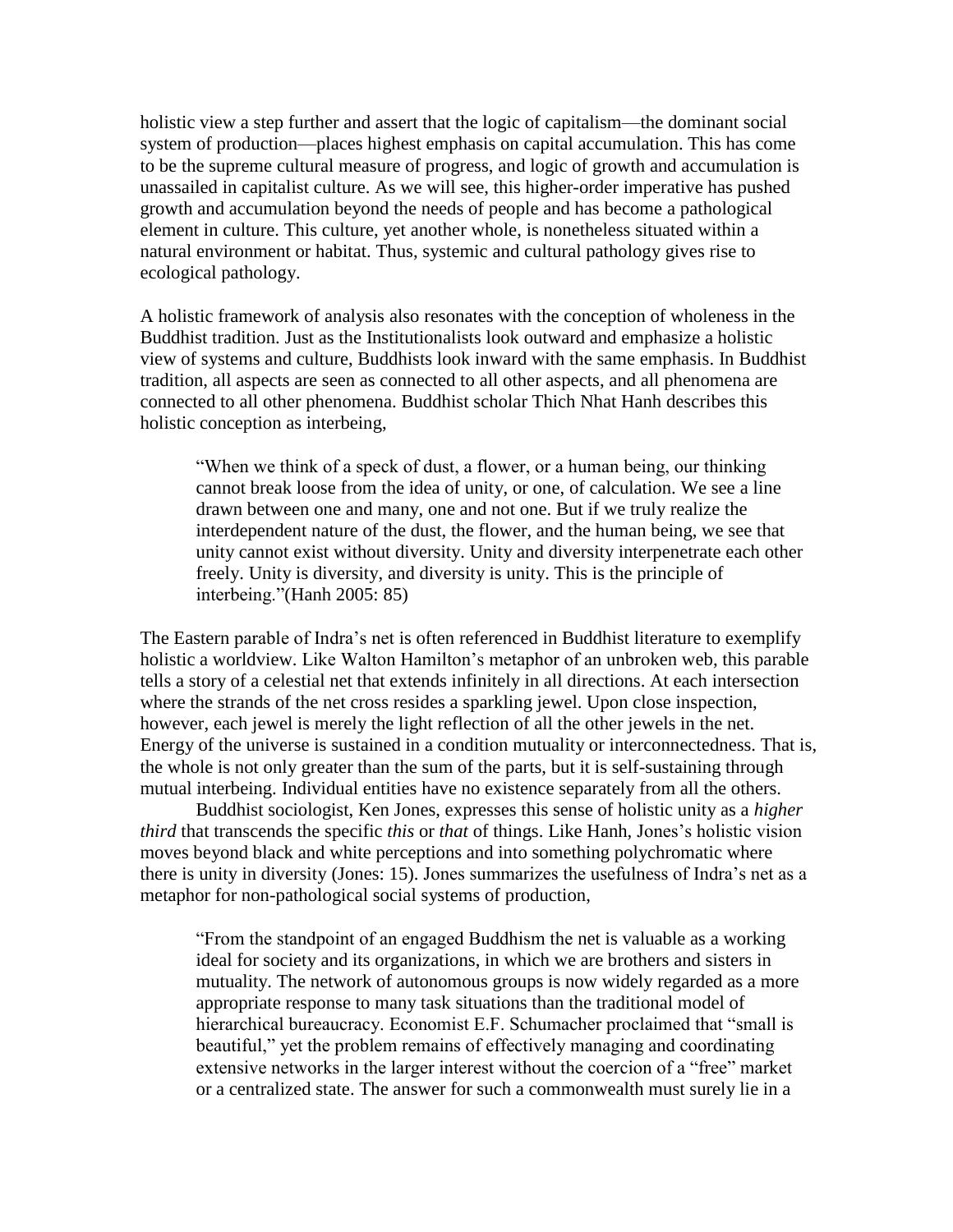high level public-spiritednes—for which Indra's net provides the ultimate metaphor." (Jones: 17)

The Buddhist vision presented here is one of a transcendent vision in which people are no longer fragmented by delusional and arbitrary delineations. Rather, people sense the oneness of all things as a result of an awakening that occurs and gives rise to insight and wisdom. The jewels inside the net are essentially empty, but this emptiness represents the idea of liberation from a preoccupation with ego-aggrandizement which for the Buddhists is a deeply seated seed for suffering and social and environmental pathology.

## **Seeds of Systemic Pathology**

The term "pathology" is typically used to signify pathos, or suffering and sickness. Though suffering of all kinds exist as a universal aspect of the human experience, in this specific instance we are identifying systemic pathology—economic destructiveness, instability, environmental damage, and social inequities—associated with profit maximizing and consumerist culture of capitalism, particularly in the United States. In the holistic view, economic and environmental crises are inseparable as they reside in the same household. Each crisis is connected to every other crisis. Disturbances in the great web of interconnectedness will be felt everywhere simultaneously. Sometimes the effects are imperceptibly small, and at other times they come in the form of epochal sea changes. Or, perhaps, as rising sea levels caused by global warming.

Driven by its internal imperative for continuous growth in production and consumption, the institutions of the U.S. economy are creating unprecedented levels of environmental destruction, and are rapidly depleting both renewable and non-renewable resources on a global scale. Biologist Mary E. Clark describes this process as analogous to running up a balance on a credit card that will have to be paid in the future, "We have been—and are—living on a one-time 'bank account' of fossil energy and mineral deposits both formed over eons of geologic time. To have become as dependent on them as we now are is singularly imprudent... We are borrowing from the future."(Clark 1989: 107) This resonates with Buddha's *Discourse on the Son's Flesh,* suggesting that as people over consume their resources, future generations will be denied the ability feed themselves. Such over-consumption stands as analogous to a kind of cannibalism in which people are "eating" their children and grandchildren (Hanh 1998: 32).

Evidence of such over-consumption of resources abounds. Geologists forecast that by 2040 U.S. oil production will fall by 90 percent from its production peak that occurred in the early 1970s. They also forecast that world oil production will decline by at least 63 percent by 2040 (Magnuson 2007: 206). Global oil production is peaking now or will peak quite soon, and reserves will be seriously depleted within the lifetimes of our children and grandchildren. Though the entire world is playing a role in bringing world oil supplies to this threshold, clearly the United States is playing a leading role. Americans consumer about 25 percent of the world's oil but constitute only 5 percent of the world's population (*Ibid:* 207).

As oil reserves near depletion, the economy will turn to other fuel sources to power continuous growth. Natural gas and coal are the most likely sources as they are still relatively abundant and inexpensive. According to geological estimates, at the current rate of consumption the life expectancy of natural gas is somewhere between 160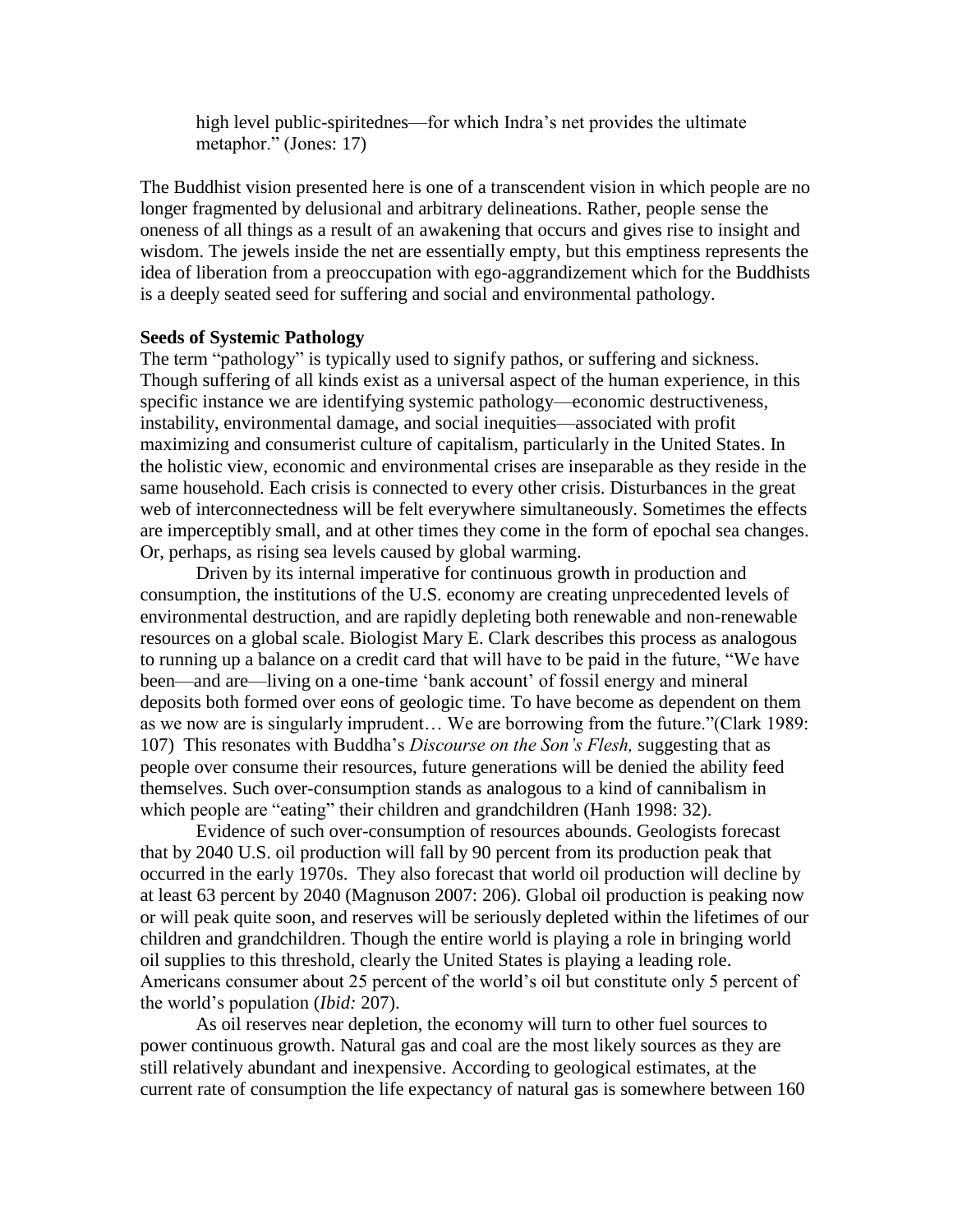and 310 years (*Ibid:* 208). However, if natural gas were put in place of oil to keep the economic machines running, then the rate of growth of fuel consumption would have to stay consistent at the current rate, which is about 3.5 percent per year. If a 3.5 percent annual increase in natural gas consumption is sustained, the amount consumed will double every 20 years and the lifespan would be cut to about 60 years. At best, natural gas is a temporary "bridge" energy resource as the U.S. transitions away from a fossil fuel-based economy. (McKibben 2004: 34) Coal is the most abundant of all fossil fuels, and its effluents are the most toxic. If coal use increases as a replacement fuel for oil, then inevitably so will acid rain and global warming.

As the U.S. economy continues to accelerate, it also overuses renewable resources such as topsoil and vegetation, fresh water and forests.

The economic imperative to grow, sustain higher profits and expand market share have also driven farmers into agricultural practices that are not sustainable. The imperative to grow overrides attempts to conserve the integrity or fertility of soil and industrial agriculture strives to use whatever combination of land, water and chemicals will yield maximum output on a short-term basis. Farmers generally do not have much control over the prices of the crops they produce for the market. Prices are set in global commodities markets and seem to be chronically low. Farmers must therefore get the maximum yield from their land during the growing seasons in order to maximize revenues and profits. Each season farmers face increasing pressure to borrow funds in order to purchase the latest version of patented seeds, chemicals, fuel and water to avoid losing their places in the market. To pay back their loans and make their interest payments, they must get the highest yield possible on a short-run basis. Yet the following season, the soil worsens requiring more water and chemicals and so on in a downward spiral of topsoil degradation. Many farmers have not survived this process financially, resulting in steadily rising bankruptcies, particularly among the smaller family farms that must pay higher interest rates on their credit, and who have the least purchasing power to pay for increasingly expensive chemicals and seeds. To increase their profitability, farmers are allowing for shorter and shorter fallow periods in which land rests and regenerates from cultivation.

When the extensive use of petrochemical fertilizers and pesticides began decades ago, it was heralded as a "green revolution" as it contributed to significant increases in productivity and output. Yet the destruction caused by this technology remains largely hidden. Topsoil is being hardened from the compaction caused by the heavy machinery. Hardening decreases the rate of water absorption, causes problems of water runoff and inadequate drainage, and increases the occurrence of erosion. In Nebraska, for example, wind erosion removes about 186 tons of soil per acre every year, a rate far above natural rates of soil erosion (Clark,: 109).

All of the major aquifers in the United States are being depleted. In the arid southwestern states, the groundwater levels, water tables, have dropped as much as 110 feet in 10 years (*Ibid*: 107) As water tables drop, previously productive wells go dry and farmers either must dig deeper wells and draw down water tables even further or drill new wells where the process of depletion starts anew. In Arizona's Santa Cruz basin water tables are being depleted by a half million acre-feet (an acre-foot equals about 326,000 gallons) every year. California's San Joaquin Valley, a rich agricultural region, depletes its groundwater supplies by 1.5 million acre-feet annually (*Ibid*). In addition,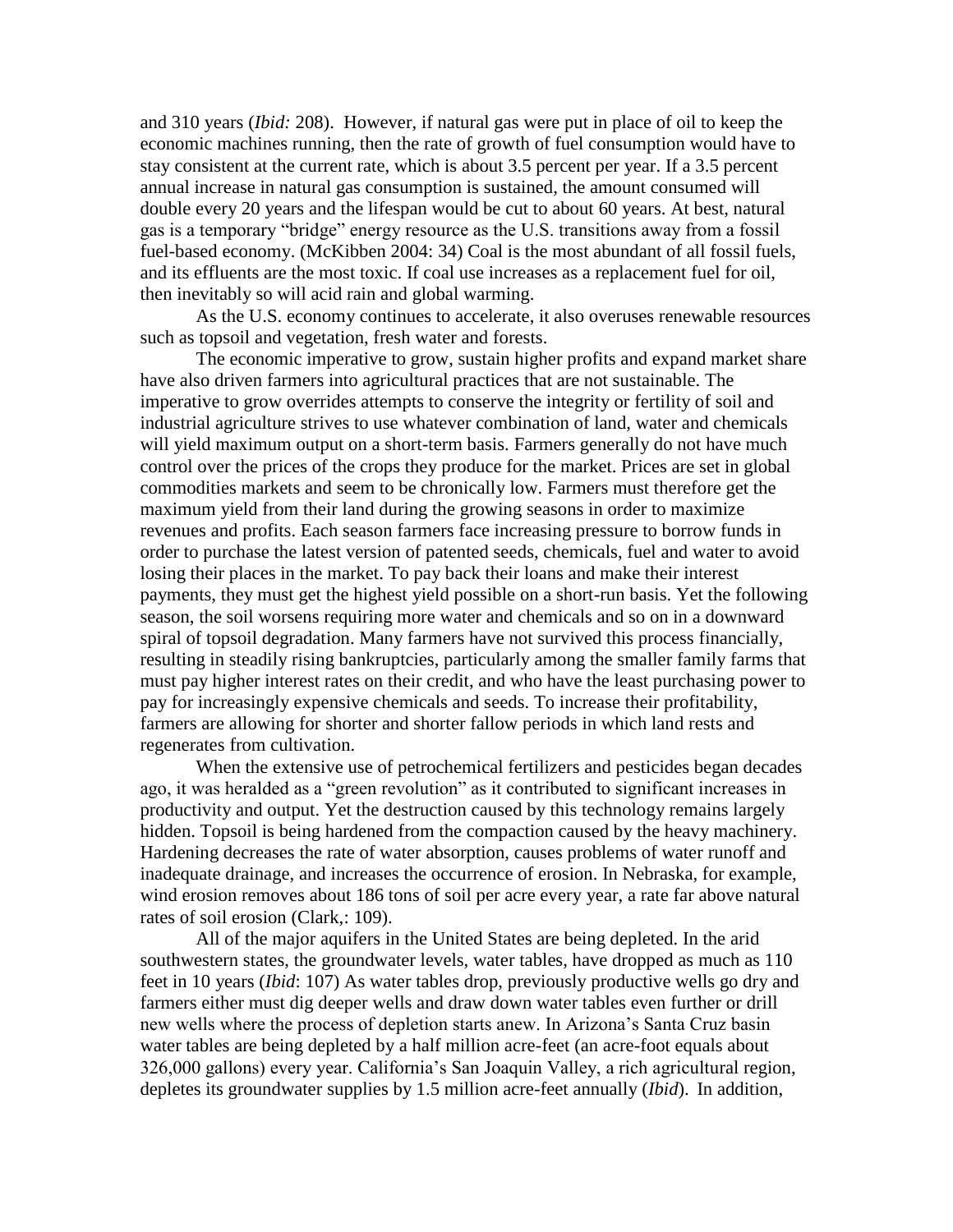falling water tables cause spring-fed rivers, lakes and wetlands on the surface to dry up. This, in turn, causes ground surfaces to sink, creating lifeless sand boxes.

The most dramatic instance of groundwater depletion is the Ogallala aquifer which spans several states from west of the Mississippi River to the Rocky Mountains, and from South Dakota to Texas. This huge 225,000 square mile aquifer was created millions of years ago. Snow run-off from the Rocky Mountains has not fed into the Ogallala in over 1,000 years, and since then the aquifer has been largely cut off from any significant replenishing source. Most of the water in the Ogallala is "fossil water" as it melted ice that dates back to the last ice age. Over several decades, over 170,000 wells scattered throughout the Ogallala region have been pumping out millions of gallons every year. The rate of pumping increased by 300 percent between 1950 and 1980 and this rapid increase is, in part due to the fact that the water is relatively accessible to the surface—about 300 feet on average. From the time that pumping from the Ogallala began in the 1930s to about 1950, the levels drawn out remained fairly constant. Between 1950 and 1985, the Ogallala water table dropped by about 160 feet. Although the rate of depletion has slowed down in recent years, the water table continues to fall. As aquifers like the Ogallala are stocked mainly with fossil water, once they are pumped dry, they will become extinct and populations that have depended on them will have either to make due with rainwater, suffer health problems, or migrate.

Over a hundred years of heavy logging and clear-cutting has nearly brought the stands of old growth forests in the United States to near extinction. Old growth forests are not merely stands of trees but rather are complex systems composed of living trees and plants, fungi, bacteria, decomposing matter and detritus, animals and a delicate balance of shade and sunlight. If any of one of these elements is significantly disrupted, the forests become irreversibly transformed. About 90 percent of old growth forests have been logged, transformed into tree farms and managed by the profit-driven wood products industry, and only a small fraction remain in preserves and parks (Norse 1990: 6).

The long-standing practice of depleting vital resources such as fossil fuels, topsoil, water and forests for profit will necessarily end. Either by conscious and mindful changes in our economic institutions, or by calamity, a change in our practices is inevitable. Of course, waiting for calamities to arrive before making meaningful changes will be too late.

It is uncertain how much longer the U.S. capitalist machine can remain on this path before experiencing dire environmental consequences. Evolutionary psychologist Jared Diamond predicts that we will continue mindlessly misusing our resources to a point where the foundation of our collective existence inevitably disintegrates. Society, according to Diamond, will undergo some form of cataclysmic event such as violent political upheaval, warfare or some other form of self-destruction. Diamond asserts that it seems easier for people to indulge in collective denial, or delusion, about such outcomes than face them (Diamond 2005: 1-25). Perhaps the most dire outcome is the phenomenon of global warming.

Global warming is a long-term trend of rising ambient temperatures of the planet. In addition to elevated seawater levels and flooding coastal regions, the effects of this warming trend include severe and erratic weather patterns, drought, and declining crop yields. Global warming is a real-time event caused by heavier concentrations of carbon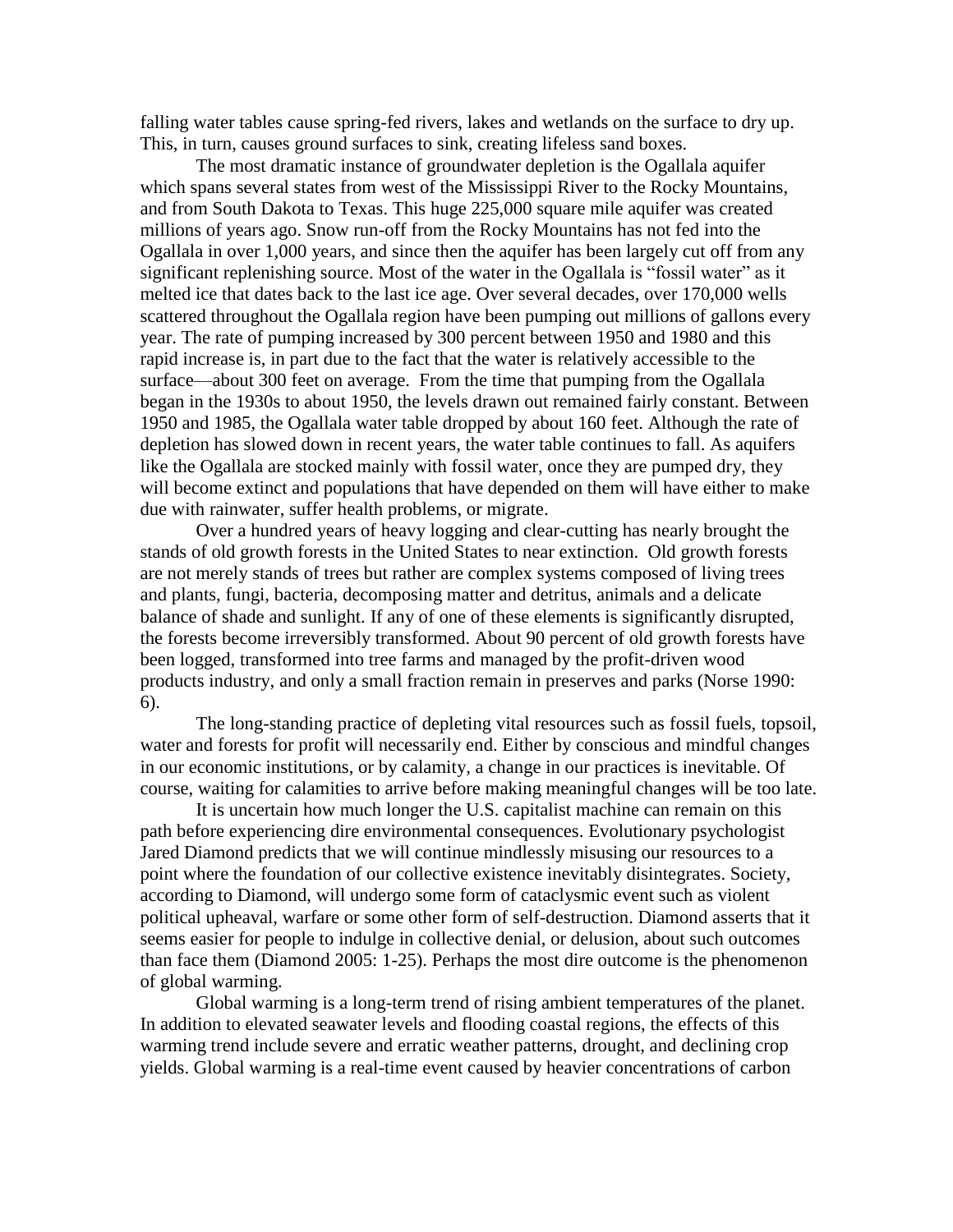dioxide and other greenhouse gasses in the earth's atmosphere, and promises to be among the most severe environmental crises in human history.

Given that global warming is real and its effects are beginning to show, people in the U.S. are naturally looking for culprit. We might start by blaming the auto industry for not making environmentally cleaner vehicles. But as soon as we do so, we can also see that the auto industry is systemically and linked to other aspects of the U.S. economy. Moreover, the auto industry does not spew significant amounts of carbon dioxide into the atmosphere, consumers do. American consumers have been obsessed with driving large, gas-guzzling-carbon-releasing sports utilities vehicles (SUVs). The SUV industry was, for decades, an enormously profitable segment of the U.S. economy. Wall Street investors were cheering corporate profits, governments were happy to collect tax revenues on those profits, mutual funds were happy to see growth in their equity, and people were pleased to live away from their workplaces and commute in large SUVs just as much as auto-industry workers were pleased to have stable livelihoods. Banks were happy to take the auto and oil industries' profits as deposits, and families were happy to borrow those deposits to mortgage homes, especially ones that they could not afford to buy.

Throughout that period of collective happiness, climatologists were warning people about the effects of atmospheric carbon dioxide and global warming. Yet, not wanting to hear the bad news, these warnings were largely dismissed as debatable theory and controversy.

Oil prices are over \$100 per barrel now, and high oil prices stem from another crisis—the most severe worldwide shortage of oil in history. Global oil production has finally reached its peak. This means that from this point on, oil will become an ever-more scarce, and ever-more expensive, commodity. Along with record oil prices go record profits for those who own this valuable resource. ExxonMobil Corporation is now the largest oil company in the world and as it boasts of \$40 billion in profits in a single year, it is the most profitable company in American history.

But the auto industry, Wall Street, and American consumers were addicted to their profits and high level consumption habits, and were reluctant to change. Change has finally come, however, as fuel costs are at record highs. With falling consumer demand for large vehicles, the U.S. auto industry is now hemorrhaging money in the tens of billions. In 2007, Ford reported the worst annual loss in its history of \$12.7 billion. General Motors, once the flagship corporation of the United States, lost a staggering \$38.7 billion in 2007, which stands as the biggest annual loss in the history of the auto industry. General Motors, Ford, and Chrysler are making plans to eliminate tens of thousands jobs and replace them with workers at half the pay scale.

As in the auto industry, the rest of the manufacturing sector of the U.S. economy has been losing middle-income jobs steadily for decades. The loss of middle-income jobs means the deterioration of the socioeconomic middle class and problems related to social inequities are mounting. Along with income and wealth inequality comes rising crime rates, domestic violence, community breakdown, and eventually political crisis.

A hallmark characteristic of the American middle class is home ownership. But as middle incomes continue to collapse, people can no longer make their mortgage payments. This reality became clear with the onset of the subprime loan crisis and housing market crash of 2007. With very few exceptions, housing prices across the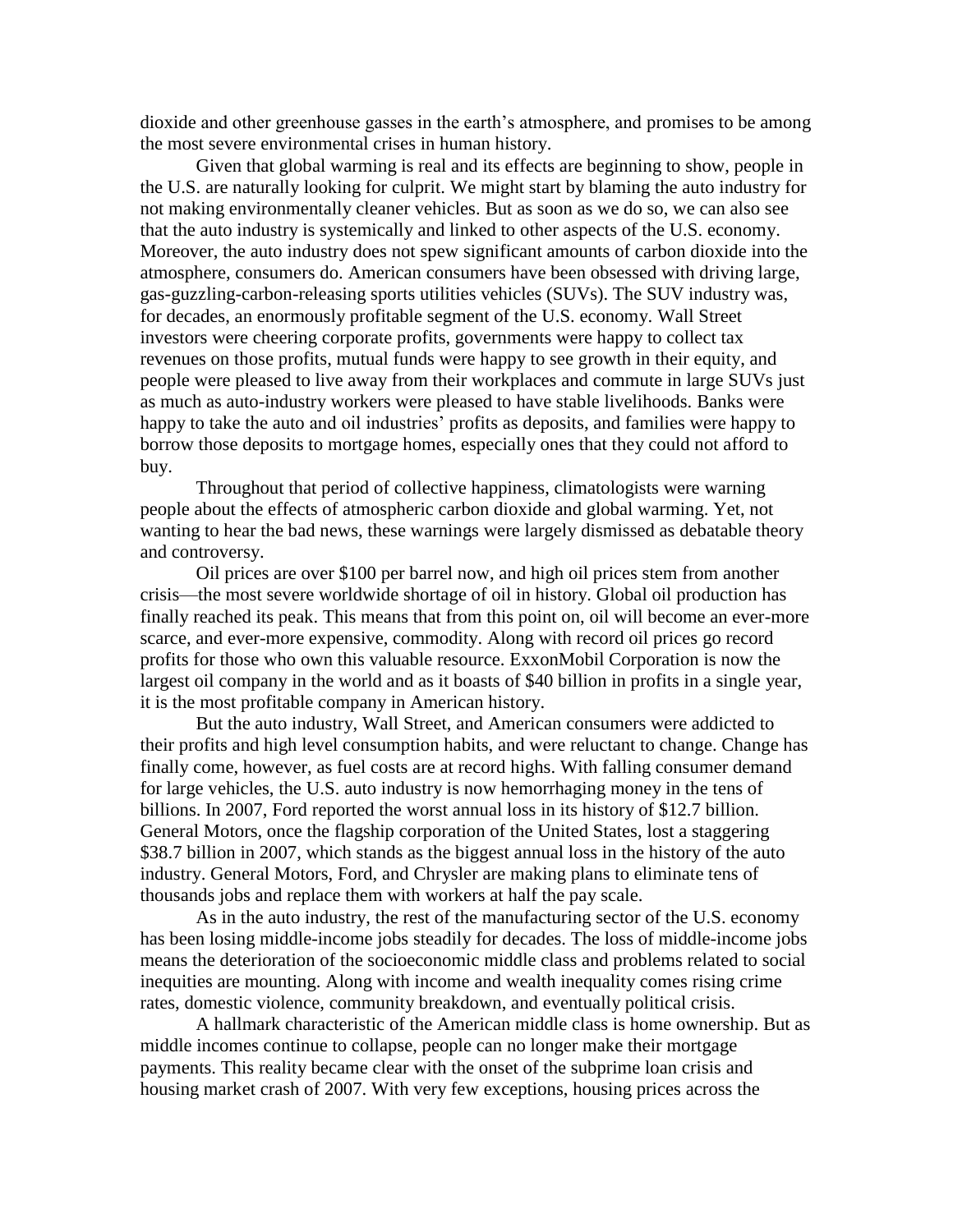United States have been falling, and the result is the most severe housing market crisis in over two decades. As people are defaulting on their loan payments, foreclosures are up 60 percent from last year, and banks are saddled with trillions of dollars worth of loans that are not being paid back. As commercial and investment banks have been dependent on real estate and the mortgage industry, they are now experiencing what appears to be the worst banking crisis since the Great Depression of the 1930s.

Taking a holistic view, this pattern reveals that every crisis is linked to every other crisis in a broader and complex structure of systemic pathology. How does something like this come to pass? One way to begin looking for an answer to this question would be to look deeply inward into ourselves. Perhaps one of the most important insights gained from the 2,400-year-old Buddhist tradition is that much human suffering stems from deep spiritual defilements or "poisons" of greed, aggression or hatred, and ignorance or delusion.

Though the Buddhist tradition is largely introspective, contemporary scholars are now also looking outward to society and institutions. They are seeing that although these defilements originate within ourselves, they have become habituated and institutionalized, and are deeply woven into the fabric of capitalist society and culture. Ken Jones sees capitalism as a system that rewards greedy and acquisitive behavior, and it legitimizes the harshness and violence associated with gross disparities in wealth and income distribution (Jones 2005: 69-71). Philosopher David Loy sees that the U.S. "economic system institutionalizes greed in at least two ways: corporations are never profitable enough and people never consume enough."(Loy 2008: 89) Philosopher and social activist, Sulak Sivaraksa, argues that capitalism encourages greed and consumerism, and reinforces delusion with media advertising. He also points out that the message from the media is that happiness is something that can be gained from consuming endless quantities of stuff. (Sulak Sivaraksa 1992: 8) In the case of the United States, that would involve buying larger and larger cars, and larger and larger homes. Echoing these sentiments, Loy writes that media companies never question the delusions spawned by their manipulative advertising, which are specifically designed to foster consumerist impulses to buy things (Loy, 2008: 92-93). And the eminent teacher Thich Nhat Hanh sees corporate media as a source of mental and spiritual pollution that encourages greed, violence, and anxiety. He sees no distinction between the pollution of consciousness and the destruction of our natural environment. (Hanh 2007: 86)

In other words, such core defilements have become institutionalized and systemic aspects of the American political economy and culture. On both sides of the economy production and consumption—the flames of greed, aggression and delusion are fanned by institutions. These institutions are both shaped by the activities of people, and give those activities their specific character and identity. Pathology is thus reinforced in a vicious circle in which greed, aggression, and delusion become habituated and institutionalized, and institutions, in turn, reinforce these same behavioral patterns. In this way, pathology and the crises through which it is manifest become systemic over time. Seeds of destructive behavior reside as potentialities in us all, and these seeds are cultivated within a specific social context, which in turn engenders more destructive seeds. Reflecting on the systemic nature of pathology, Nietzsche writes, "Madness is something rare in individuals but in groups, parties, peoples, ages, it is the rule."(Jones 2005: 67)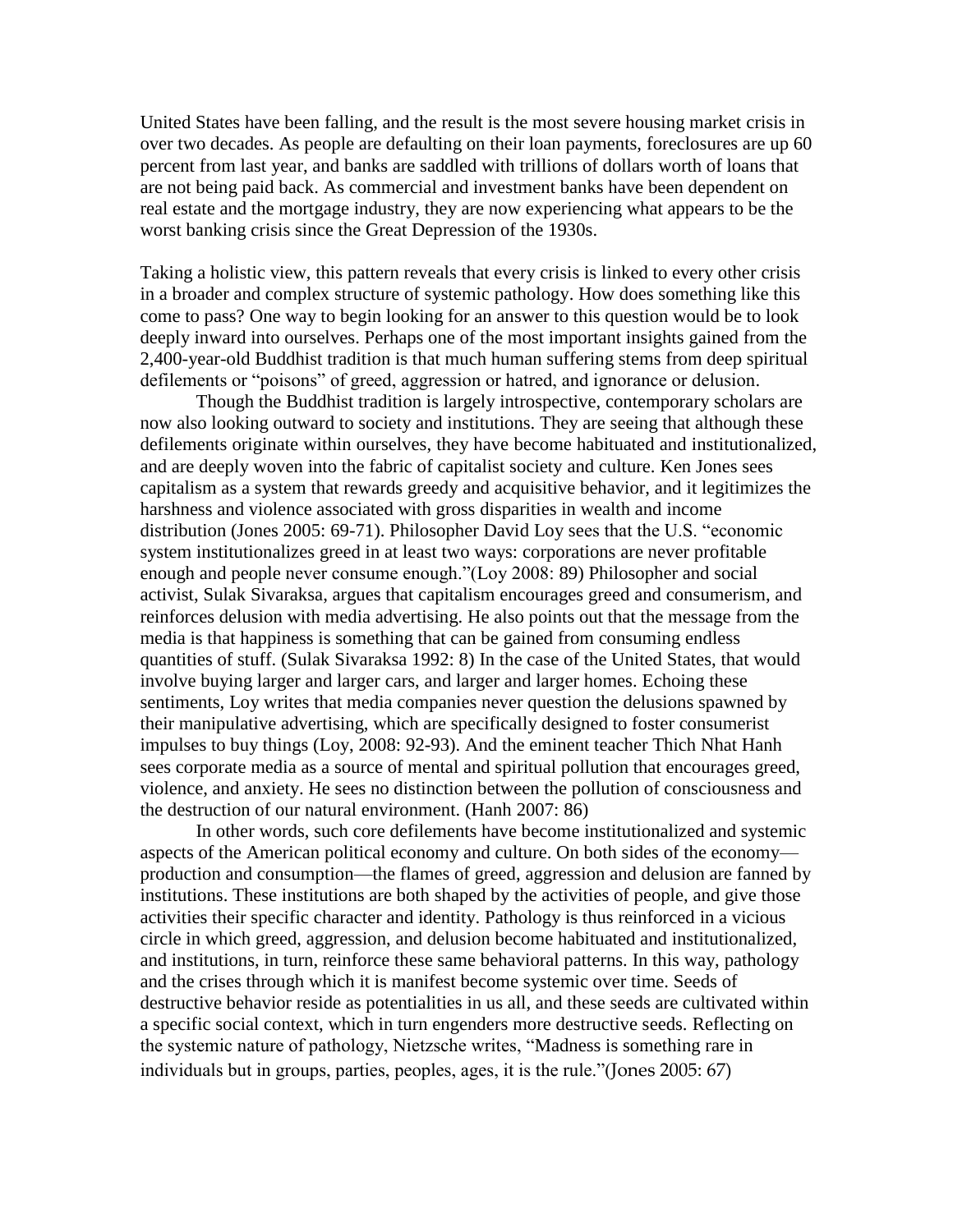As these scholars reflect on the institutionalization of pathology, they also echo the sentiments of the founders of the institutionalist school of economics who wrote a century ago. Institutionalist economist Thorstein Veblen referred to these seeds of pathology as "instincts." (Veblen 1922: 38, 103-137, and 146-170) Here Veblen's conception of human instincts is a set of potentialities or traits, and under certain social contexts, these traits can become outwardly manifest as behavioral patterns, or habits. Over time, habits of behavior become institutionalized. Under the right context, greedy, predatory and aggressive behavior will weave into the cultural fabric and eventually be seen as normal.

In American society predatory behavior is actually sublimated as heroic feats. Institutionalist economist Clarence Ayres identified non-productive, predatory economic behavior as motivated by delusions of grandeur or self-aggrandizement (Ayres 1944: 89- 96). Under such a spell, people can aggressively build monuments and castles, amass tremendous fortunes, build corporate empires such as ExxonMobil and General Motors, and wage wars of conquest. All of which is not only pathological, but through a process of institutionalization and cultural diffusion, is celebrated in American society. As it is celebrated, average American consumers are caught in this web of delusion and seek out the accoutrements of affluent classes. Veblen identified this kind of delusional consumerism as "conspicuous consumption." The result is a widespread acceptance of pathology, and a continuation of destructive tendencies, violence against each other and against nature. Naturally, under a capitalist system which encourages all types of aggression and spawns much delusion, pathological habits of behavior rise to dominance and get diffused into all other aspects of culture.

In this way, pathological habits evolve into institutions, institutions evolve into systems, and all these elements become diffused into pathological culture. Pathological culture, then, conditions our way of thinking, which in turn further conditions our habitual ways of acting in society. In this way, economic activity is directed in a pathological way, and at the same time reinforces pathological ways of thinking. That is, pathology of mind and pathology of action lock into a mutually reinforcing dynamic, and we and our planet get sicker.

The aim of the institutionalist/Buddhist convergence, therefore, is to provide a holistic analytical framework that allows us to both investigate the holistic nature of economic and ecological pathology. It also seeks to guide the evolution of Social Systems of Production away from a state of pathology toward a state that can coordinate a plurality of interests and environmental sustainability by being grounded in mindful introspection, compassion and wisdom. The same compassion and wisdom remains as an ethical basis for institutional. Healthful institutions can and, under such circumstance do, develop from a common set of values engendered through compassion, insight and wisdom.

### **Mindfulness in Economy and Ecology**

In both the Buddhist and institutionalist traditions, there is hope. Just as there exist the seeds or instincts for pathological behavior in each of us, there also the seeds for healthful behavior. Veblen noted that as much as people have the instincts to act predatory ways, they have the instincts to act non-predatory ways. That is, all people have the potentiality to be creative and to work toward the advancement and well-being of people. The non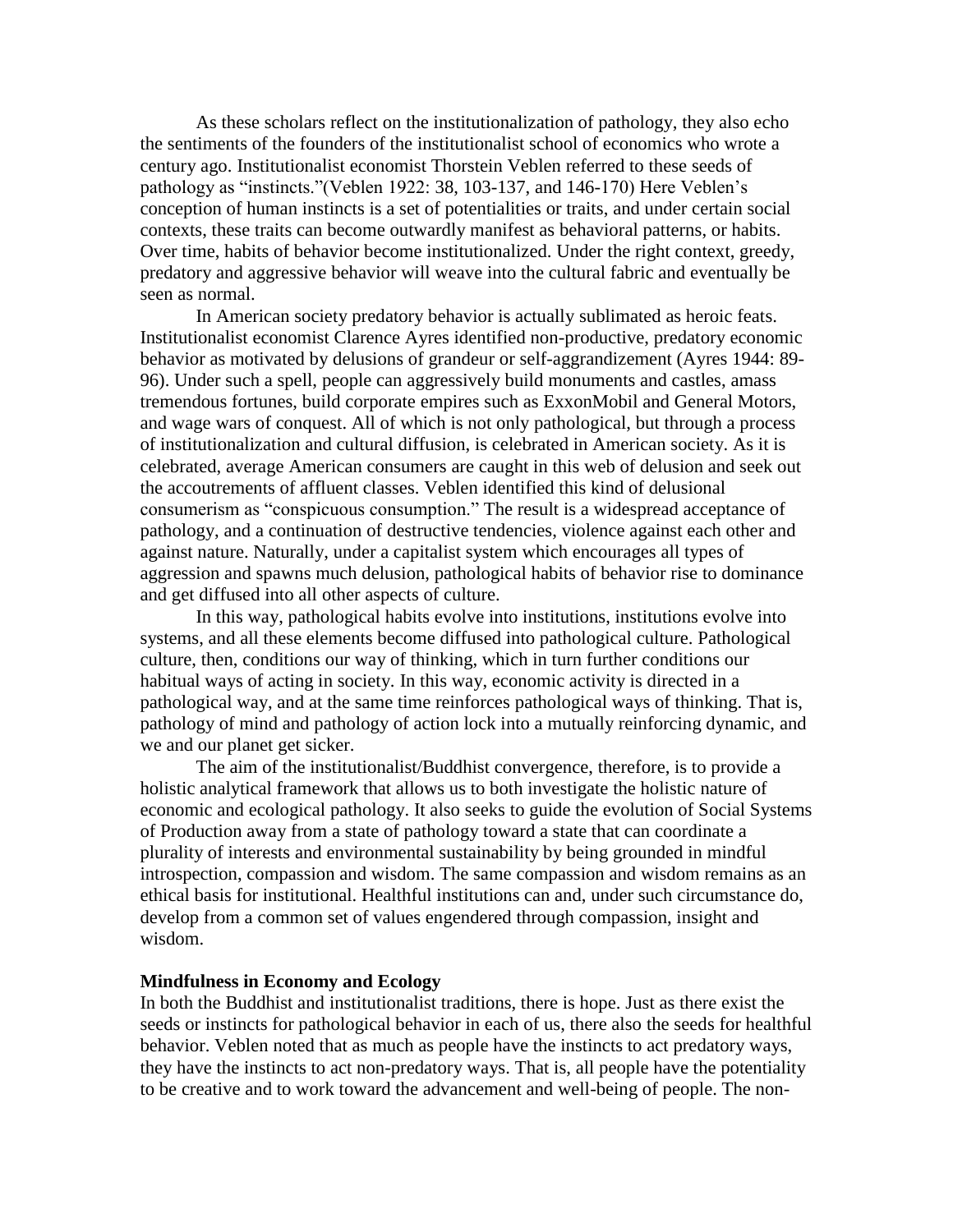predatory, creative instinct fosters inventiveness, technology, science and genuine workmanship, though these actions are not motivated by self-aggrandizement, rather by a kind of parental tendency to want to create a better world. For this instinct to widely permeate American culture, however, it would be necessary to have a radical shift in consciousness. That is, it would require different ways of thinking about our world and acting in the world, which means institutional change.

If social and environmental pathology is rooted in the poisons of greed, hatred, and delusion in our consciousness, then institutional change has to begin with the mind. Mindfulness is a practice of cultivating the energy that will allow us to step outside the treadmill of thinking and acting in pathological ways. It is a practice of recognizing these pathological tendencies in ourselves and not being controlled by them. Mindfulness is calm openness, and at the same time piercing the layers of delusion that has been accumulating, collectively, in our minds and institutions. Cultivated over time with practice, mindfulness allows us to be present in our minds and be directly engaged in our daily work tasks without delusion or attachment. This is a kind of wisdom.

With this wisdom, thoughtful, healthy and creative ways of being will gradually become dominant, and pathology will lose its grip and fade away. As people think and act in healthier ways, they will develop healthier work rules, habits, and institutions. With healthier institutions, better systems and cultures will naturally evolve and perhaps even achieve stable livelihoods in a ecologically sustainable way. A mindful economy will foster mindful ecology.

Before people in America can be convinced of a need to cease the behaviors that cause pathological systems conditions, they must see clearly its causes. This is difficult, and the difficulty lies with the institutionalization of these systems conditions, and with people's collective consciousness and attitudes about the world in which they live. It is very difficult for Americans to look deeply, with clear minds, and see that pathology in society and ecology is anchored to the logic of capitalism itself.

Although each individual has unique thought processes, those processes are based on what Alfred North Whitehead referred to as "a widespread instinctive conviction in the existence of an Order of Things" (Whitehead 1925: 4). In other words, this order is a shared model or paradigm that is socially constructed and reified into society's institutional fabric.

This conception of a paradigm corresponds to what Jurgen Habermas refers to as "an instrument with whose help we form objects or as a medium through which the light of the world enters the subject… the [paradigm] produces the world through which reality is mediated" (Habermas 1971: 10–12). Stephen Pepper concurs, "Man has a limited memory and a limited attention… [and] because of human limitations he does have to find convenient systems of organization for his data" (Pepper 1942: 71-72). Peter Berger and Thomas Luckman emphasize a similar notion as a "zone of lucidity against a background of darkness. As some zones of reality are illuminated, others are adumbrated (Berger and Luckman 1966: 42)." For Berger and Luckman, the ideality is socially constructed, that is, it is a set of ideas or categories of ideas that are socially created in such a way that a social group can organize and cohere their perceptions of reality such as to render it collectively intelligible.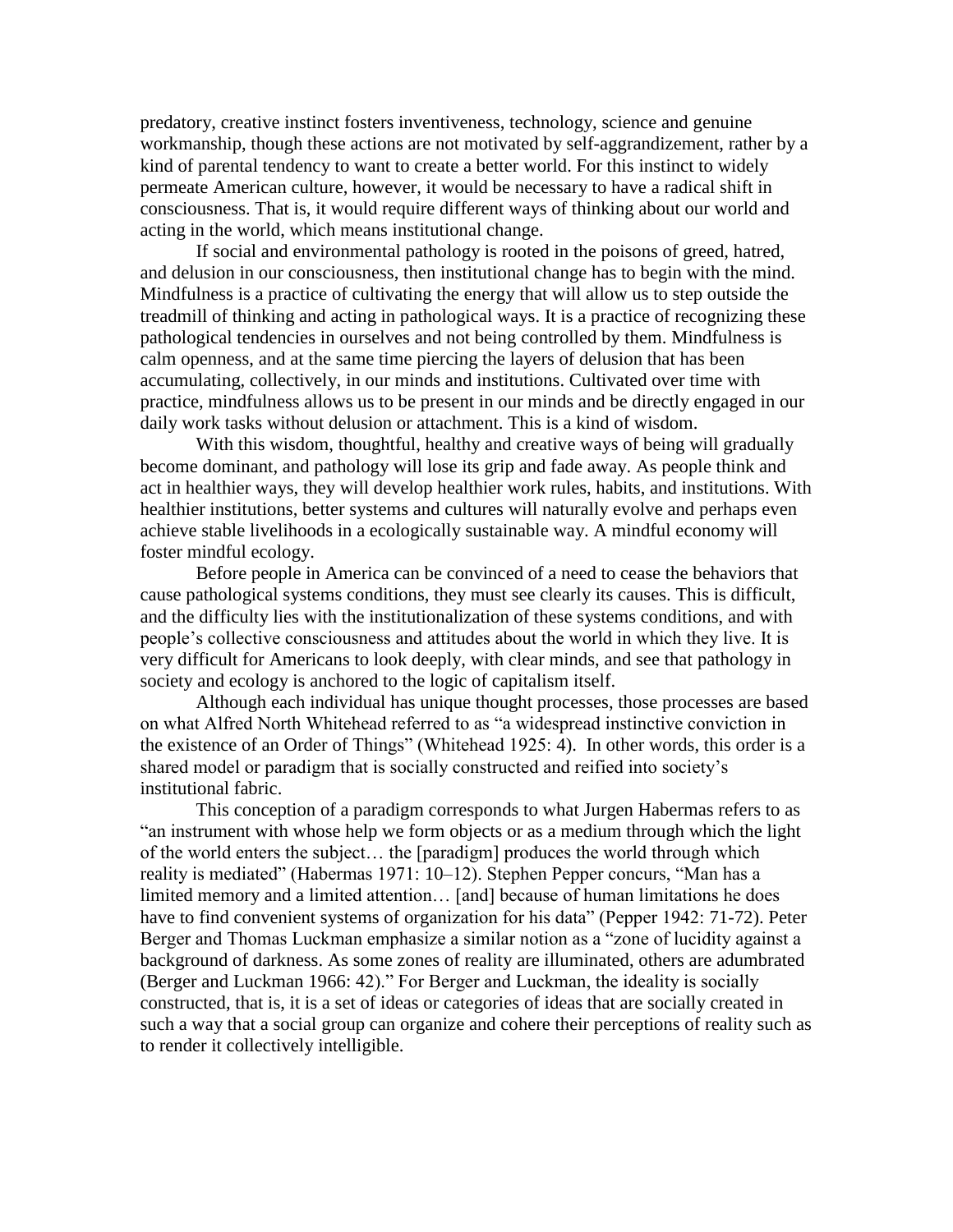

*Figure Two: Institutionalization*

Extending beyond Whitehead's original formulation, it can be argued that paradigms are comprised of symbols, images, icons or even mathematical abstractions that are sublimated by a social group and are passed on to subsequent generations. Objects in nature, which include social relations as well as things, are made to seem natural as they are formulated within the imagery of a paradigm. Once these objects are naturalized they are woven into the institutional fabric of society. Institutions, however, are key elements in guiding human social behavior—including economic activity. At the same time, the paradigms themselves are the products of human activity as they are socially constructed. In this way, there is a circular dynamic between the material world of economic *activity* and the non-material world of ideas and thought, or *ideality* (Magnuson 1995: 18). The two worlds are locked into a state of continuous dynamic interplay (see Figure Two).

For most of humanity, everyday lives have been consumed in the social struggles to fashion a living out of the material world. Knowledge about this material world is derived from what is illuminated in, or relevant to, these struggles. As one daily sets out to work in the world, one eventually settles on following a certain set of established practices or procedures, without which one would have to uneconomically reinvent and redefine the manner with which one performs work tasks each day. These practices become habitualized or routinized and consequently provide a stable foundation upon which new procedures may be innovated. These new procedures also become habitualized. Included here are the practices of developing habitual thought formations, or what Thorstein Veblen refers to as "habits of thought" (Veblen 1919: 10).

Here we find a profound overlap between heterodox economic theory and Buddhist philosophy. For Veblen, habits of thought are the roots of social institutions (Veblen 1948: 297-305) yet, within the Buddhist tradition such habits or "habit energy"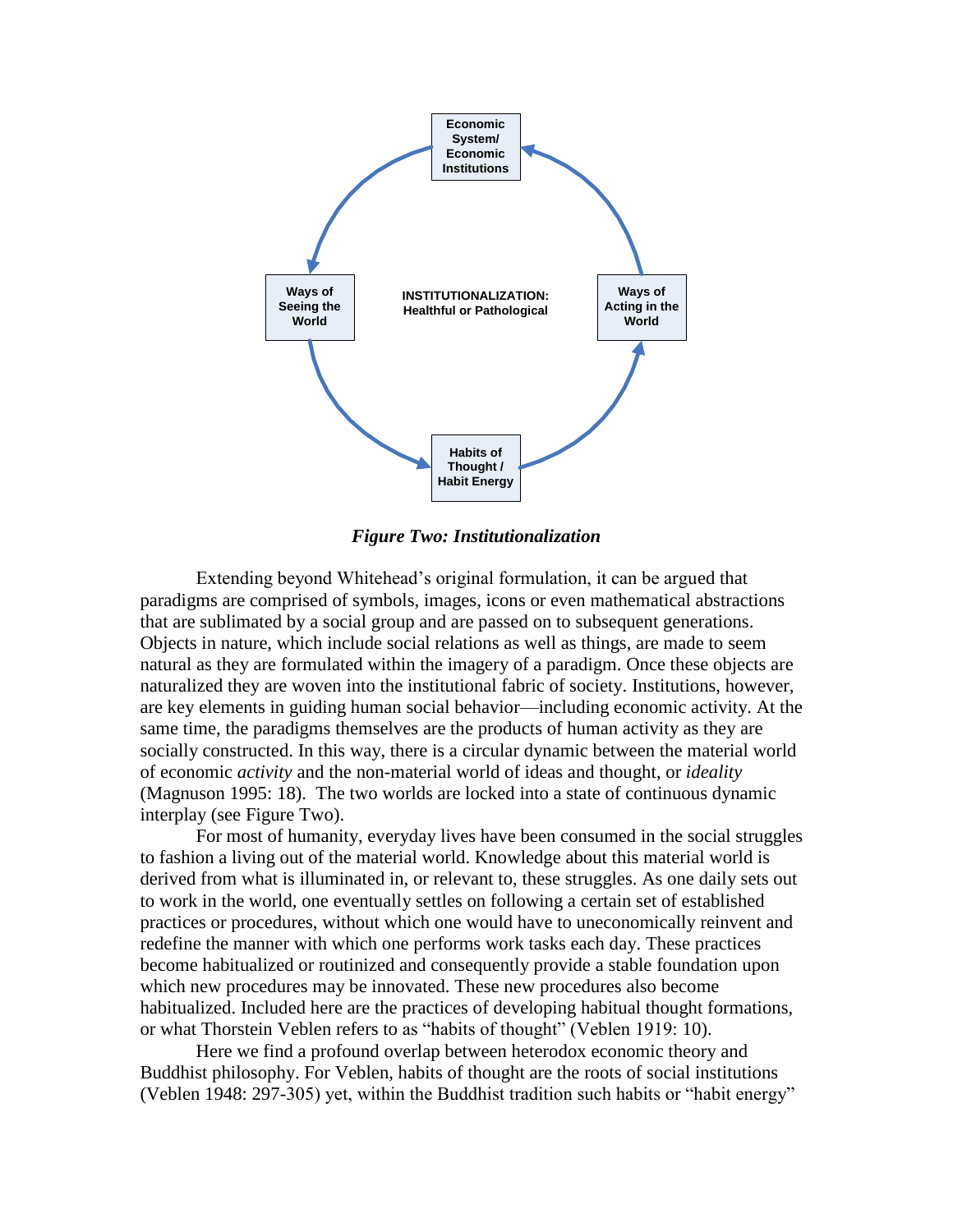can be the roots of suffering (Hanh 1998:  $24 - 35$ ). And, as Buddhist scholars have argued, such habits of thought are the seeds of institutionalized pathology.

Habituated ideas and thoughts about our surroundings, and ourselves, are formulated in the dynamic process of acting in, and thinking about, the world. Our thoughts inform our actions and our actions inform our thoughts, which in turn inform our actions. This ongoing, mutually reinforcing process becomes reified into institutional structures. These institutional structures evolve into systems which control economic activity. In this way, economic activity can be directed in a pathological way, and at the same time reinforce pathological ways of thinking. As we go about these daily activities, our actions become habitual and this becomes pathology of action—which reinforces the habit energy and pathology of mind. The seeds of pathology receive water from pathological institutions, which grow and provide even more water. That is, pathology of mind and pathology of action lock into a mutually reinforcing dynamic, and we and our planet gets sicker. The key to breaking out of this dynamic of pathology is mindfulness.

## **Mindful Institutional and Systemic Change**

Active social participation is part of the Buddhist way. According to the teachings of the Buddha, people are not to escape from life, but to relate and engage as thoroughly as possible (Hanh 1998: 8). Such engagement is the practice of mindfulness. In a literal sense, mindfulness is a state of mind in which people become aware of their thoughts and actions and are fully occupied in the present moment. To be mindful is to be totally engaged in the here and now. With mindfulness, our minds are not cluttered with a running mental commentary or mental chatter about the millions of things that can capture our thoughts in a state. Mindfulness is a state that is free from this chatter and thereby enables us to openly and directly be engaged in the activities before us. With a daily practice of mindfulness, we can break out of the treadmill of pathology of action and mind. We become awakened to the true dynamic between action and ideality and develop a clear understanding of the meaning of our actions and our motives. Mindfulness is thoughtfulness without superfluous baggage, and thoughts are clear, open and directly focused on the tasks at hand. Cultivated over time with practice, mindfulness allows us to be present in our minds and directly engaged in our daily tasks without delusion or attachment. But these tasks are not random, they are directed toward bringing about human and ecological well-being and this will involve playing a role in institutional and systemic change. With appropriate mindfulness, people can begin the hard work of restructuring key economic institutions that direct economic activity on to a new course that leads systemic change and healthier livelihoods.

Mindfulness is part of the Four Noble Truths in the Buddhist tradition. At the core of the Buddha's original teachings are the Four Noble Truths of human suffering. The First Noble Truth is that suffering exists; the Second is to look deeply and find the causes of suffering; the Third is the cessation of behaviors that cause suffering; and the Fourth points to the pathways that lead to this cessation and toward well-being.

Fourth Noble Truth is a way out of suffering. This way requires a map, and as we work to redraw the institutional map of our economy, we will need guidance. The Noble Eightfold Path is such guidance and can lead us out of suffering. To quote Thich Nhat Hanh,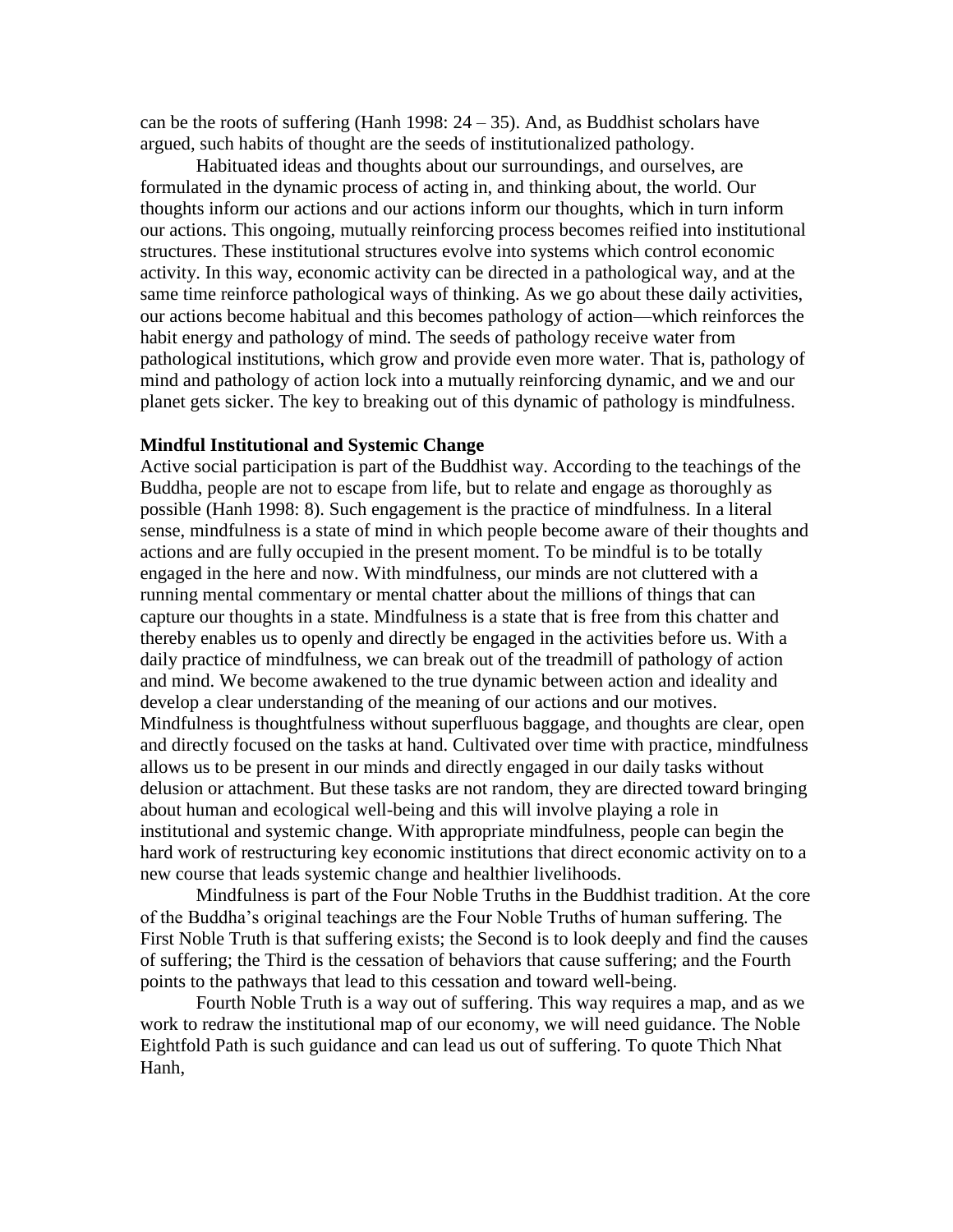―If we live according to the Noble Eightfold Path, we cultivate well-being and our life will be filled with joy, ease, and wonder. But if our path is not noble, if there is craving, hatred, ignorance, and fear in the way we live our daily life… suffering will naturally be the outcome."(Hanh 1998: 46)

The eight dimensions to this path are: Right View (Vision), Right Thinking, Right Speech, Right Action, Right Livelihood, Right Diligence, Right Mindfulness and Right Concentration. It would be beyond the scope of our work here to expand on all eight dimensions, so we will limit our focus to what is seen as "right" in this conception. What is considered "right" is simply that which is truly beneficial, healthy or wholesome. Rightness is not based on moral judgments or commandments, but rather it is through our awareness that we come to see what is beneficial to community, environment, and ourselves. As this is an institutional analysis, we see rightness as a set of principles that will serve as guides for institutional development for creating beneficial, healthy and wholesome lifestyles. Moreover, as we are concerned about evolving our economy away from the pathological systems conditions of environmental damage, inequality and instability, we identify these principles of "rightness" to include  $(1)$  social justice, equity and democracy, (2) ecological sustainability and (3) stability. These principles can guide economic activity toward wholesome outcomes and can also be specifically structured into the bylaws for governance of community-based corporations.

### **The Intrinsically Democratic, Equitable, and Just Character of a Mindful Economy**

Thich Nhat Hanh's offers training in mindfulness which involves cultivating an awareness of the suffering created by exploitation and social injustice. (Hanh 2007: 54) As we are directly and purposefully engaged in challenging this problem, we seek to build intrinsically democratic economic institutions. An intrinsically democratic economic institution is one in which it is governed directly by all the stakeholders in the community who are affected in some way by the activities of the business. A mindful economy is based on the fair and equitable value of each individual's contribution, their right to work without harassment or racial or gender discrimination, and the right to a decent livelihood are all important to the overall livability of the community. People are full-fledged members of their communities and play an active, four-dimensional role in the economy: as employees, consumers, owners and citizens. As employees, people in a mindful economy earn incomes by working for community-based, non-capitalist businesses. As consumers their incomes are also spent in these same community-based businesses whose operations are guided by core values-based principles. What makes these businesses community-based is the fact they are owned by the people in the community. By becoming owners, people have the constitutionally guaranteed right to sovereignty over their businesses; that is, they govern the actions of the businesses democratically. To govern means to actively participate in the decision-making process as mindful economic citizens. Unlike capitalism where people are separated from ownership, in a mindful economy people are empowered with ownership as well as the rights and responsibilities that go with it.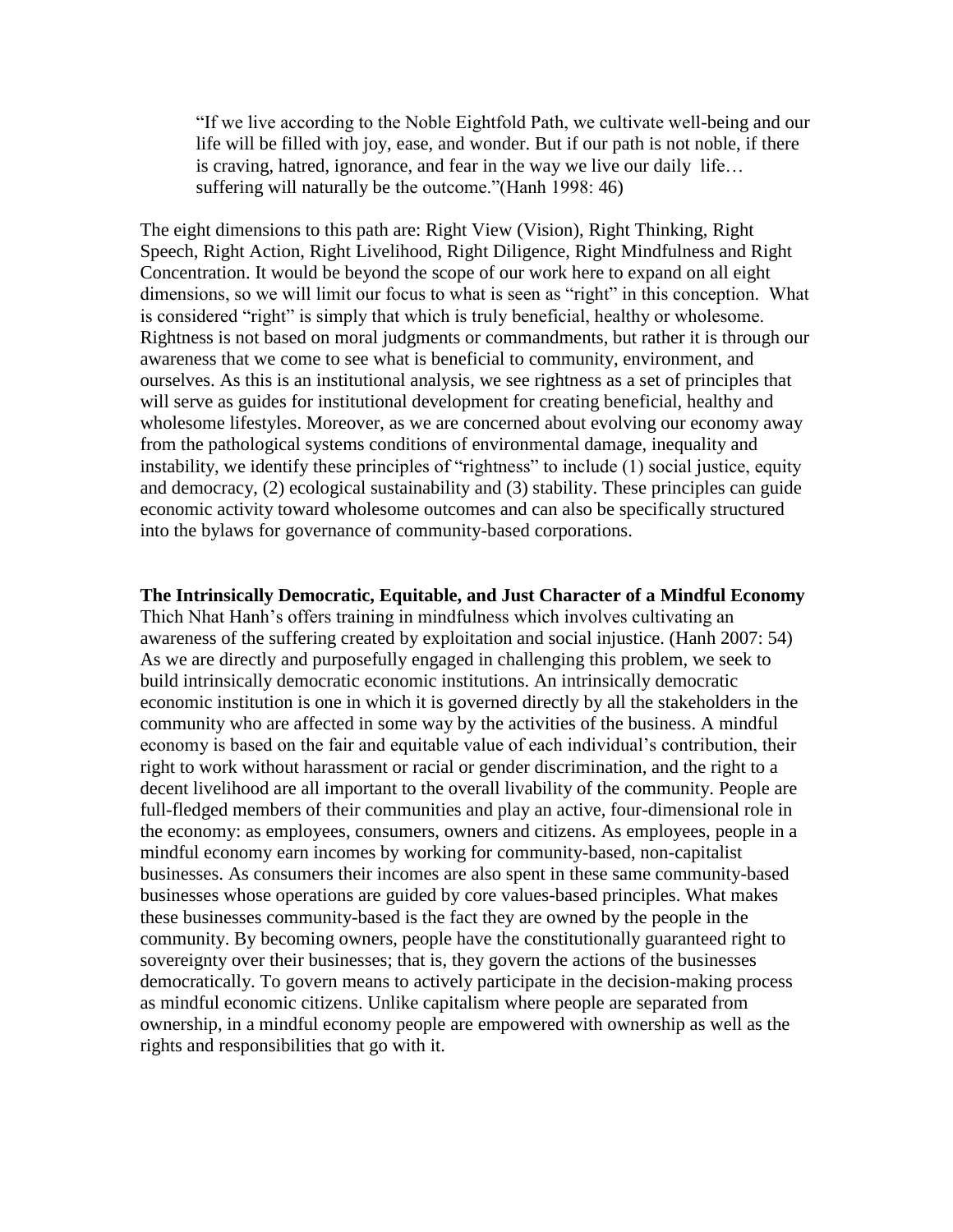**The Base of a Mindful Economy: Respect for All Life and Natural Processes**

In mindfulness training, Hanh also emphasizes a commitment to cultivating the wellbeing of animals, plants and other resources (Hanh, 2007: 54). In a mindful economy, the natural environment is seen as something to be valued and preserved in its own right, not only on the merits that it provides something useful to people. A systematic way of approaching proper stewardship of the planet and its resources is to follow the Brundtland Commission's "Socio-Ecological Principles for a Sustainable Society"(Magnuson 2007: 326-327) listed below:

1. Substances extracted from the lithosphere must not systematically accumulate in the ecosphere.

2. Society-produced substances must not systematically accumulate in the ecosphere.

3. The physical conditions for production and diversity within the ecosphere must not be systematically deteriorated.

4. The use of resources must be effective and just with respect to meeting human needs.

## **Stability of a Mindful Economy**

Unlike the boom and bust instabilities of capitalism, a mindful economy rests on a secure foundation that is firmly embedded in the local community. It is independent from the Wall Street speculators and other predatory practices that cause the financial system to swing up and down with instability.

To build a mindful economy, these principles must be present in all economic institutions whether they are involved in manufacturing, agriculture, banking, retail or any other sector. The most direct and effective way to build such a system is to create community corporations that are chartered specifically to pursue these values. (Figure Three)

### **Principles of a Mindful Economy and the Community Corporation**

The process of creating a corporation begins with a legal draft of the *articles of incorporation* or *certificate of incorporation* filed with state governments. This is the legal description of the corporation including the name, place, description and purpose of activities as board members and so on. From the point of its creation, the corporation exists as a distinct legal entity.

The certificate of incorporation establishes the entity itself and its purpose, but the operating rules of the business are set out in the corporate *bylaws*. Corporate bylaws provide legal and managerial guidelines directing the day-to-day business activities along the lines set out in the articles. Founders can propose specific provisions based on what they believe would make the business most effective in achieving its intended purposes. Each business can lay out specific principles of governance on an industry or communityspecific basis to guide business practices. In other words, what is a just or sustainable practice in agriculture may differ from those in banking, which will differ from those in manufacturing, and so on. Once instituted, all stakeholders will be contractually obligated to follow the rules and guidelines set out in the bylaws. Exactly what a community wants the corporation to do is established in this process. In a mindful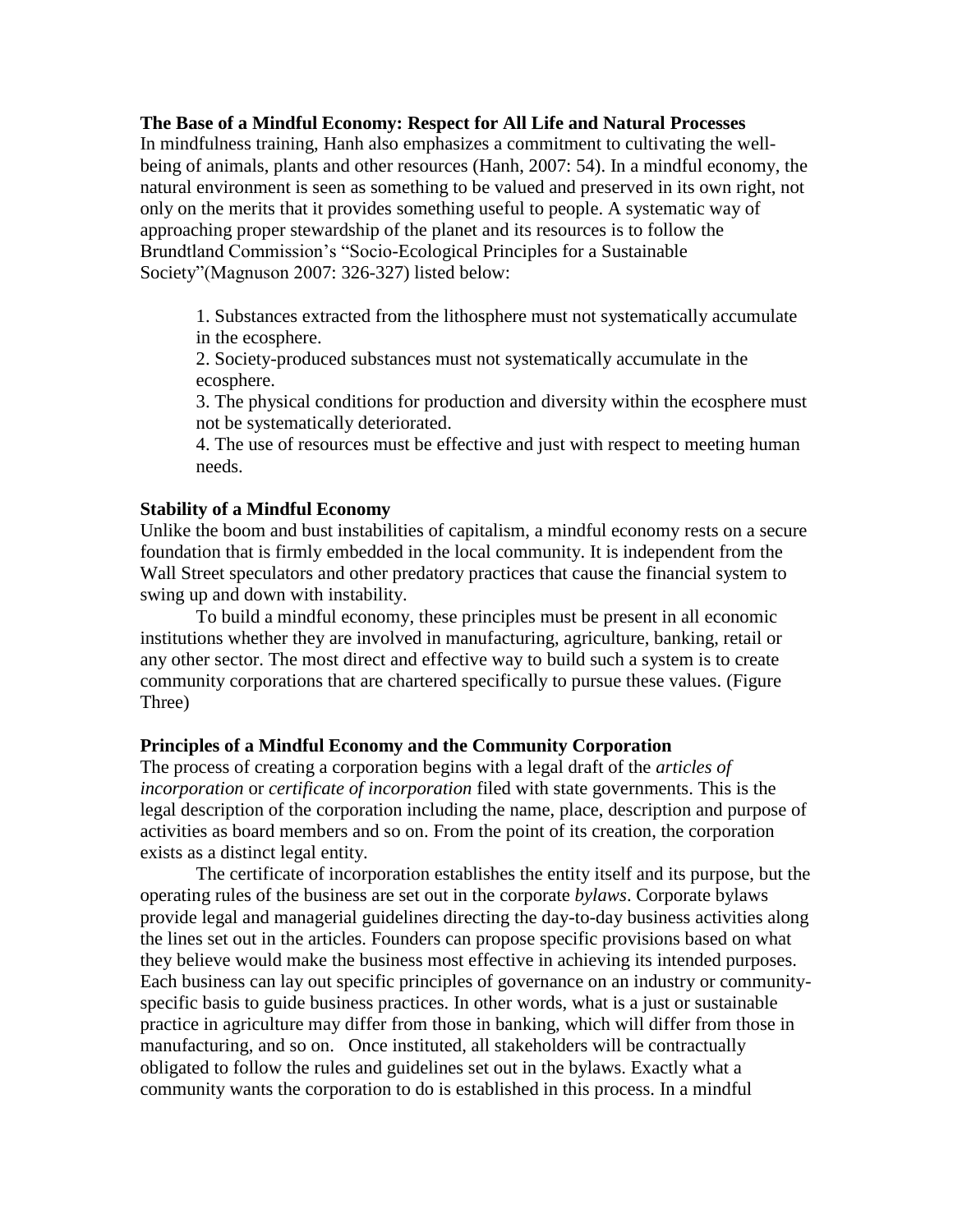economy, therefore, we contend that each business enterprise must have the principle of a mindful economy built into its articles and bylaws. Once these principles are built into the corporate charter, the corporation itself is duty-bound to work accordingly.



*Figure Three: Mindful Economic Principles and the Community Corporation*

One such possibility would be to create the community corporation as a cooperative. Once established as a co-operative, the articles and bylaws can specify that the company is also to be guided by the principles of governance of cooperatives established by ICA Commission on Co-operative Principles. Co-operatives can also be established as fundamentally non-capitalist as it is not characterized by the profit motive, the social separation of ownership and work or the growth imperative. The company is driven by the motive to serve the community, integrates ownership and work and does not pursue growth for growth's sake. A co-operative can also extend democratic ownership and control to all stakeholders in the community who are affected by its operations including, employees, consumers, suppliers and members in the immediate surrounding community.

The process of creating a community corporation and defining its purpose its legal documentation is key. This is arguably the single most important step in evolving an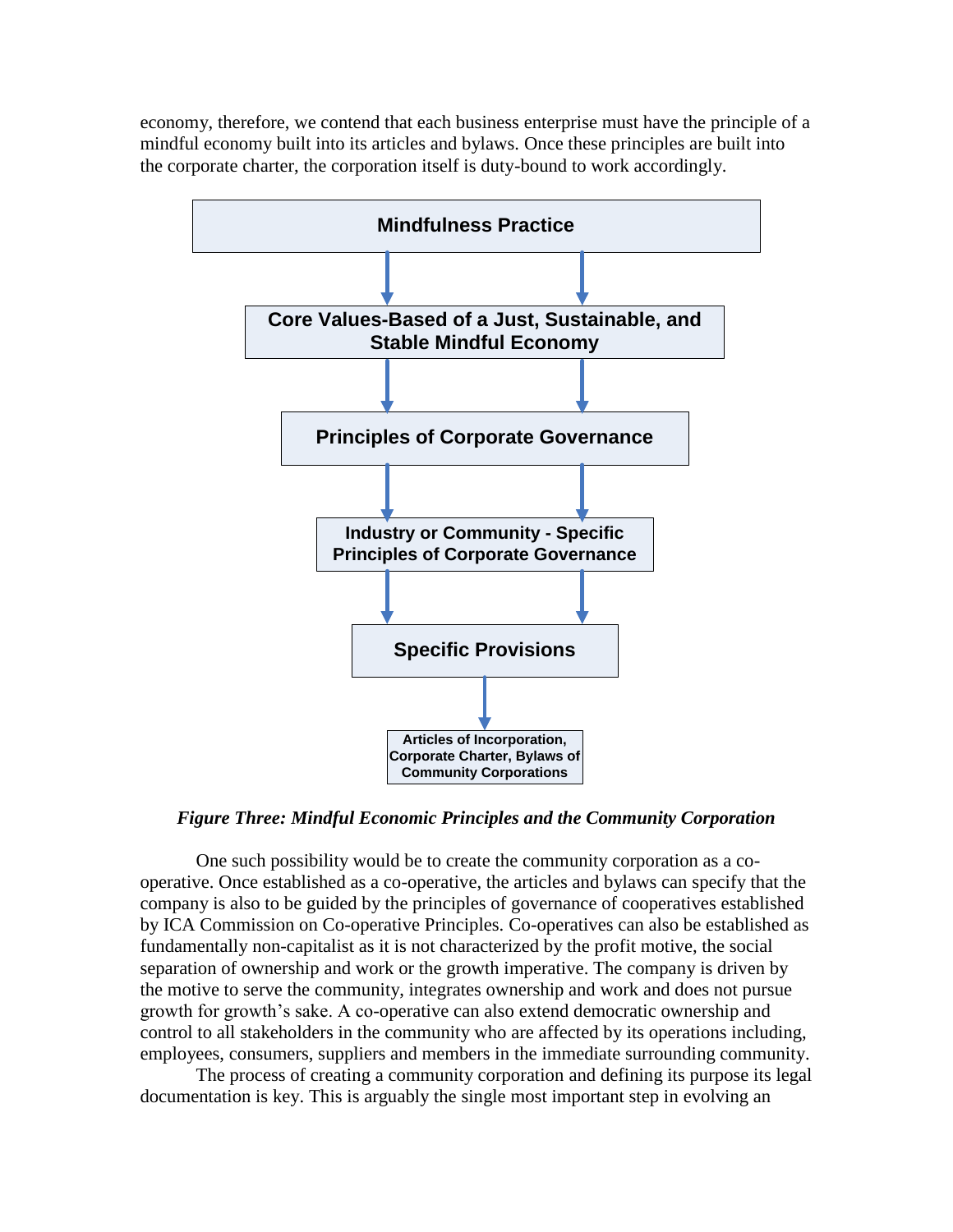economic system toward a mindful economy. It is here with the corporate charter that the DNA of the business institutions is defined, and it is from these institutions that specific actions are determined. From the actions, new habits are formed as well as new idealities.

With appropriate mindfulness, people's motivations are significantly different from those of capitalism. Capitalism is a system that is based on the cynical assumptions that people are naturally greedy and self-interested. In a capitalist system it is assumed that people aspire to own businesses because their only interest is to become wealthy. It is also assumed that people consume as means to indulge self-interest and to elevate their social status. There is certainly plenty of evidence of greed, self-interest and conspicuous consumption in America, but it is our contention that these human traits have been allowed to grow and have become institutionalized by the capitalist system's need to produce, sell and grow.

In a mindful economy, other human characteristics and traits can be fostered and developed under a different system. In a mindful economy, people are motivated by certain core values, not greed and self-indulgence. Consumption is not a means to elevated social status, but an integral part of a sustainable healthy life of light ecological footprints and minimal waste through consuming green and consuming less. Ownership is not a path to riches but is local or community-based, and is part of a truly democratic system.

In mindful economy community corporations fundamentally integrate ownership and work. These businesses are created to achieve specific purposes that are, again, guided by the core values-based principles of mindful economics. Unlike capitalism in which the purpose is to make profits for investors, businesses in a mindful economy openly and directly work to serve the needs of people by producing and distributing food, clothing, shelter, health care, education, transportation, etc.

#### **From Anecdotes to a Mindful Economic System**

In a mindful economy, households are still locked together with these businesses through a network of markets. Unlike capitalism, however, they are not locked together in a mutually antagonistic cash nexus fraught with conflict and opposition. In a mindful economy they are brought together by shared values and a fundamental integration of ownership, work and consumption.

In a mindful economy the monetary and banking system can be re-created to be democratically controlled by local community corporations—financial cooperatives—and citizens and function not as a gambling casino, but is true to its original purpose. Unlike the non-democratic and centrally controlled system of capitalism, the financial system of a mindful economy serves the true needs of the community by providing financial services for economic development, homes, public works projects, etc. and provides monetary stability. Since the mindful economy is not driven by the profit motive it is not subject to speculate greed that creates financial market instability.

A mindful economy is supported by local government that is firmly rooted in procedural and substantive democracy. Democratically accountable government does not imply accountability to special interests or powerful institutions or money. It implies that it is directly accountable to its citizens, and the citizens are also responsible for participating in the democratic governance of the community. And imagine an economy in which people living in homes, eating food and wearing clothes that were all produced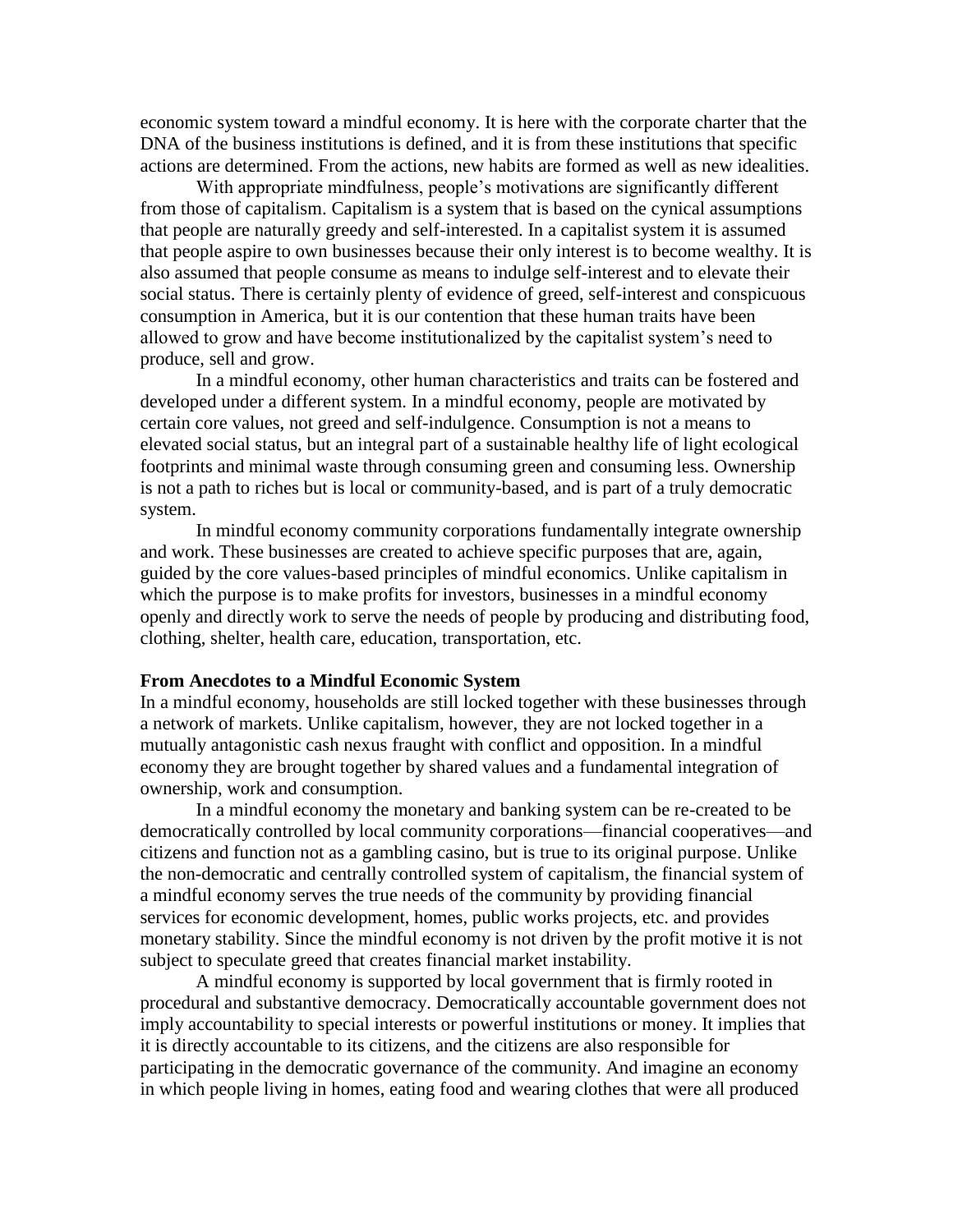using sustainable practices. All these elements of a mindful economy exist in one form or another like the pieces of a puzzle. What is missing is bringing these pieces or anecdotes together into a full fledged system. The whole of the system is at least as great as the institutional parts.

The big picture of a mindful economy is a network of institutions that are compatible, and are compatible because people will have mindfully and purposefully made them so. A mindful economy, therefore, is an economic system comprised of a network of institutions created by people who share this core set of values-based principles.



*Figure Four: Mindful Economic System*

The process of moving from dispersed anecdotes—a food co-op here, community corporation there, financial cooperative elsewhere—to a networked and unified system will be difficult and will take time. Institutional change is difficult and systemic change is even more difficult. But change is inevitable nonetheless. Recall Daniel Quinn, "If there are still people here in 200 years, they won't be living the way we do. I can make that prediction with confidence, because if people go on living the way we do, there won't be any people here in 200 years." (Daniel Quinn, "The New Renaissance." An address delivered at the University of Texas Health Science Center at Houston, March , 2002.) The question therefore should not be about whether or not we will change, but how to bring about the right kind of change. Bookshelves are loaded with books that take a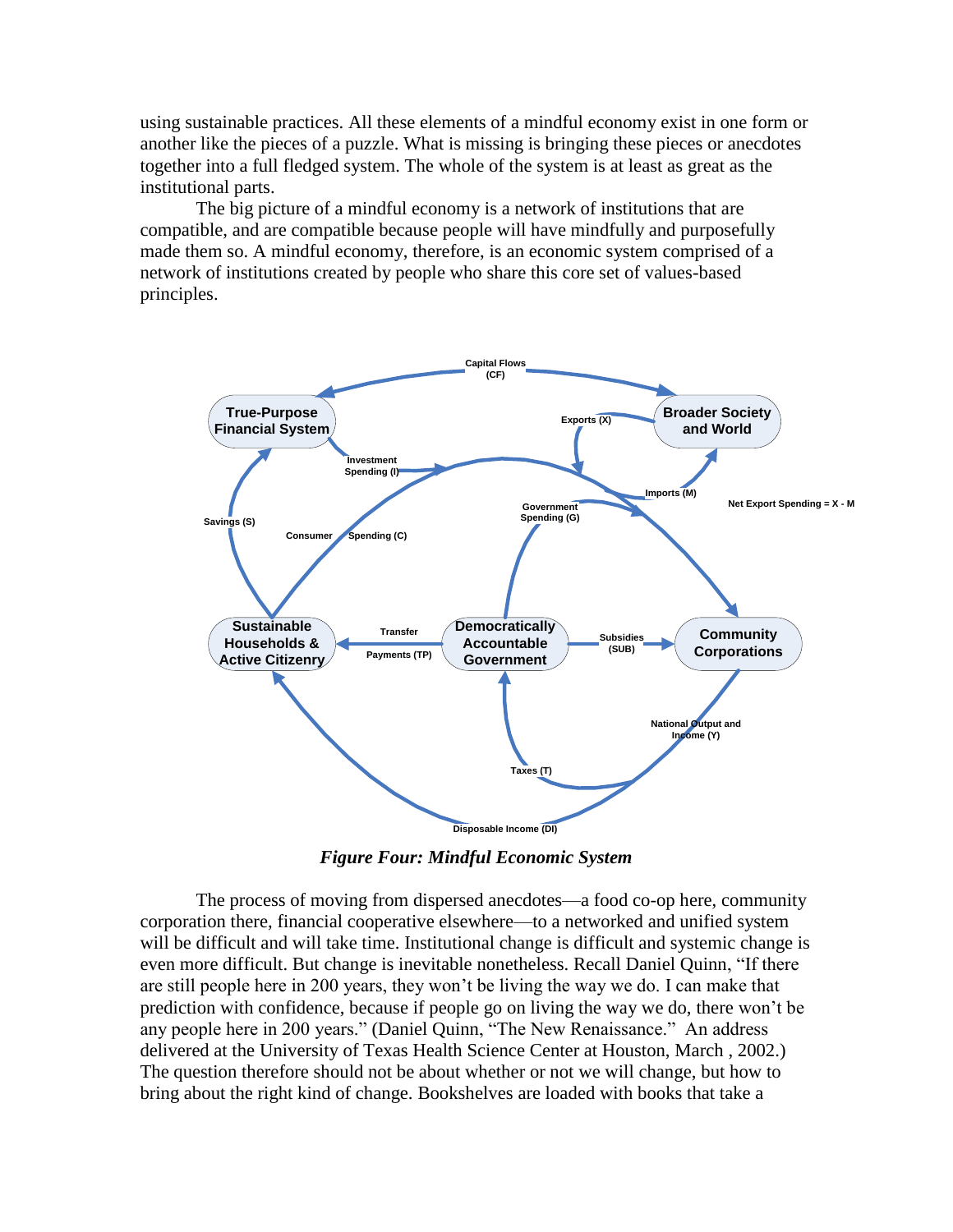critical view of our economic system, but very few venture a suggestion as to how to change it. This is probably because as we make suggestions for change, the suggestions are always met with much resistance. Resistance often comes from what famous sociologist William F. Ogburn referred to as "cultural lag."

William F. Ogburn was among the first sociologists to address cultural lag as a specific problem in social evolution. Taking a systems approach in which economic activity is embedded in a totality of culture, Ogburn noted that change and adaptation can occur at a different pace for different parts of society. For example, he noted that auto manufacturing technology has evolved at a rate faster than the development of transportation infrastructure necessary to accommodate the newer, larger and faster vehicles. During the stone age, Ogburn noted, non-material or institutional aspects of cultures were evolving much more quickly than stone technology. In the modern period, however, he sees science and technology as the prime movers of culture and social institutions have lagged behind (Obgurn 1964: 86-95). Currently we seem to be in a new phase in which the long-term consequences of economic growth are becoming manifest, but social institutions are slow to change in order to accommodate the transformations and adaptations necessary for our survival.

The totality of culture consists of both material (physical property and artifacts) and non-material (institutions) and both must evolve to adapt to our changing world environment. Social institutions need to change and evolve so as to allow new technology to develop and to foster its development. Technology is institutionally engendered and a passively blind faith in technology is tantamount to blind faith in existing social institutions. People must be proactive and actively pursue institutional change and this change will foster new technologies—necessity is, as the saying goes, the mother of invention.

Our concern is that we cannot afford to have cultural lag in the face of a multifacted crisis of resource depletion, rising instabilities and crushing inequalities. We must be proactive and actively begin building new institutions despite fierce opposition. Those growing problems all require institutional change and adaptation away from capitalism.

Capitalism began as an anecdotal model and evolved, with institutional change and adaptation into a full-fledged economic system. We can learn from this historical precedent. In Mindful Economics we see that economies can once again evolve. We see it evolving, step by step, away from the growth-oriented, profit-driven capitalist system to a community-based, sustainable system. This must necessarily involve mindful institutional development and change. And unlike a Utopia, which means "nowhere" the alternatives are everywhere all around us.

#### **References**

Clarence Ayres, (1944) *The Theory of Economic Progress*, New Issues Press: Kalamazoo, MI, USA.

Berger, P. Luckman, Th. (1966) *The Social Construction of Reality: A Treatise on the Sociology of Knowledge*, Double and Company: New York.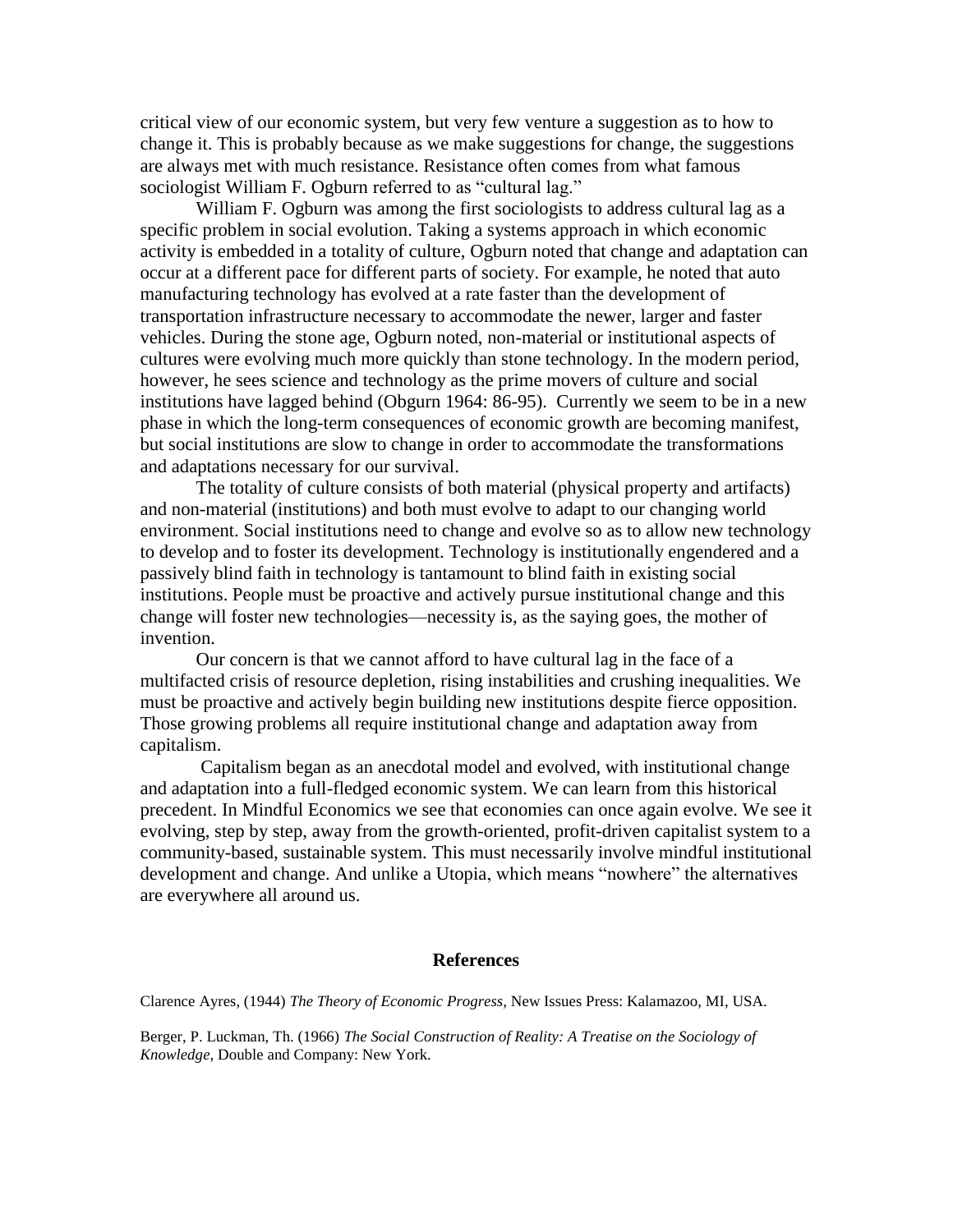Richard Brinkman and June Brinkman, "Cultural Lag: In the Tradition of Veblenian Economics," *Journal of Economic Issues*, Vol. XL, No. 4, December, 2006.

John R. Commons, (1934) *Institutional Economics*, Macmillan: New York, USA

Mary Clark, (1989), *Ariadne's Thread: The Search for New Modes of Thinking*, St. Martins Press: New York.

John Dewey, (1930) *Human Nature and Conduct*, Modern Library: New York.

Jared Diamond, (2005) *Collapse: How Societies Choose to Fail or Succeed*. Penguin: New York.

Russell A. Dixon, (1938) *Economics and Cultural Change*, McGraw-Hill: New York, USA.

------ (1941) *Economic Institutions and Cultural Change*, McGraw-Hill: New York.

Mark Green, (2002) *Selling Out: How Big Corporate Money Buys Elections, Rams Through Legislation,and Betrays our Democracy*. Harper Collins: New York.

Allan Gruchy, (1947) *Modern Economic Thought*, Prentice-Hall: New York.

Jurgen Habermas, (1971) *Knowledge and Human Interests*. Beacon Press: Boston.

David Hamilton (1970) *Evolutionary Economics: A Study of Change in Economic Thought*, University of New Mexico Press: Albuquerque, New Mexico.

Walton Hamilton, (1932) "Institutions," *Encyclopedia of the Social Sciences*, Macmillan: New York.

Thich Nhat Hanh, (2005) "The Sun in My Heart," *Dharma Rain: Sources of Buddhist Environmentalism*, Stephanie Kaza and Kenneth Kraft, editors, Shambhala Publications: Boston, USA.

----- (1998) The *Heart of the Buddha's Teaching,* Broadway Books: New York.

----- (2007): *The Art of Power*. Harper Collins: New York.

Thomas Hartmann, (2002) *Unequal Protection: The Rise of Corporate Dominance and the Theft of Human Rights*. Rodale: New York.

Doug Henwood, (2003) *After the New Economy*. The New Press: New York.

J. Rogers Hollingsworth and Robert Boyer, (1997) "Coordination of Economic Actors and Social Systems of Production,‖ in J. Rogers Hollingsworth and Robert Boyer (eds.), *Contemporary Capitalism: The Embeddedness of Institutions*, Cambridge, UK: Cambridge University Press.

Stig Ingebrigtsen and Ove Jakobsen, (2007) *Circulation Economics: Theory and Practice,* Peter Lang Publishers: Bern, Switzerland.

Ken Jones, (2005) *The New Social Face of Buddhism: An Alternative Sociopolitical Perspective*, Wisdom Publication: Boston, USA.

Stephanie Kaza, (ed.): (2005): Hooked: Buddhist Writings, on Greed, Desire and the Urge to Consume, Boston: Shambala.

Stephanie Kaza and Kenneth Kraft, (eds.): (2000): Dharma Rain: Sources of Buddhist Environmentalism, Boston: Shambala.